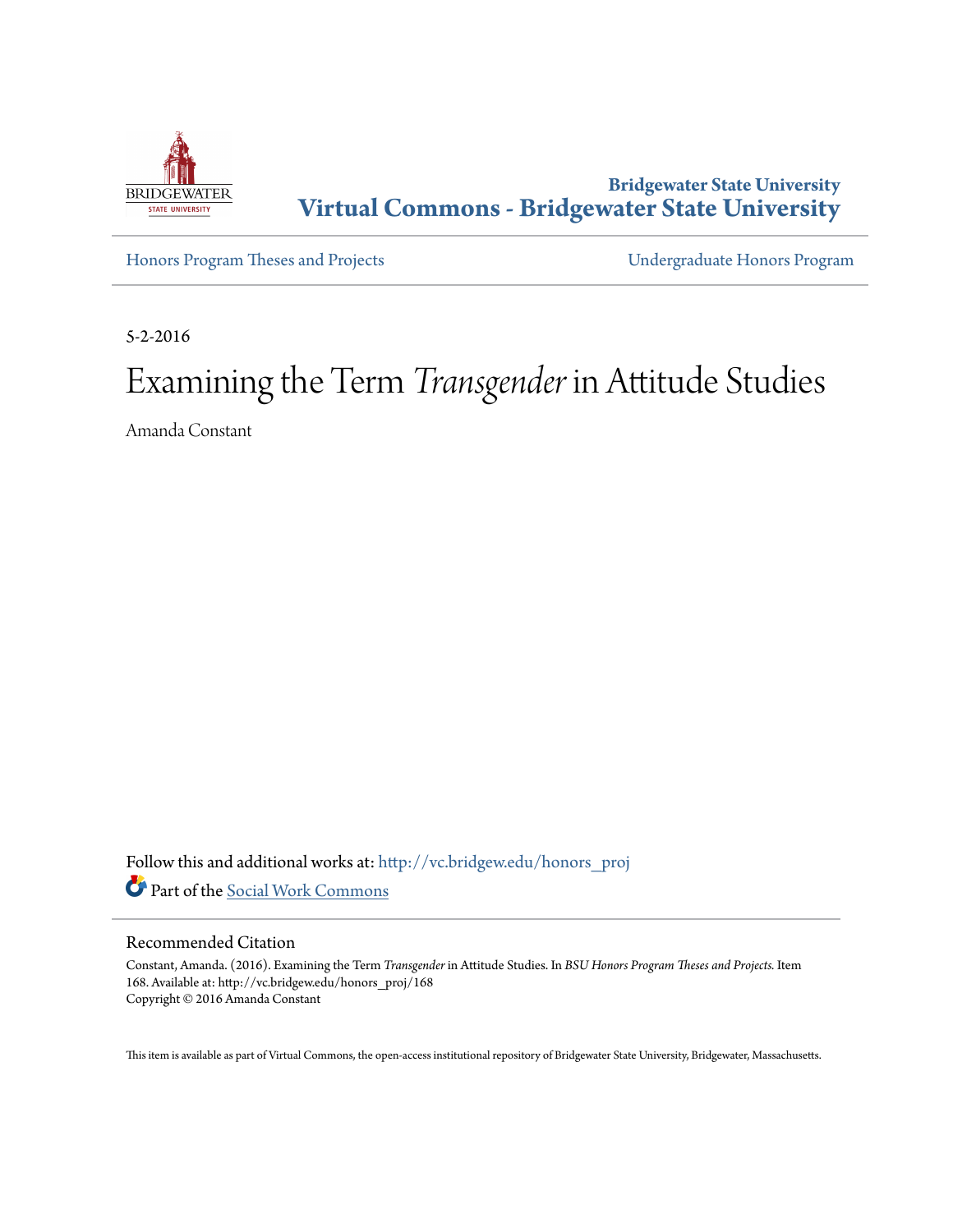Examining the Term *Transgender* in Attitude Studies

Amanda Constant

Submitted in Partial Completion of the

Requirements for Departmental Honors in Social Work

Bridgewater State University

May 2, 2016

Dr. Kathleen Bailey, Thesis Director

Dr. Arnaa Alcon, Committee Member

Dr. Beverly Lovett, Committee Member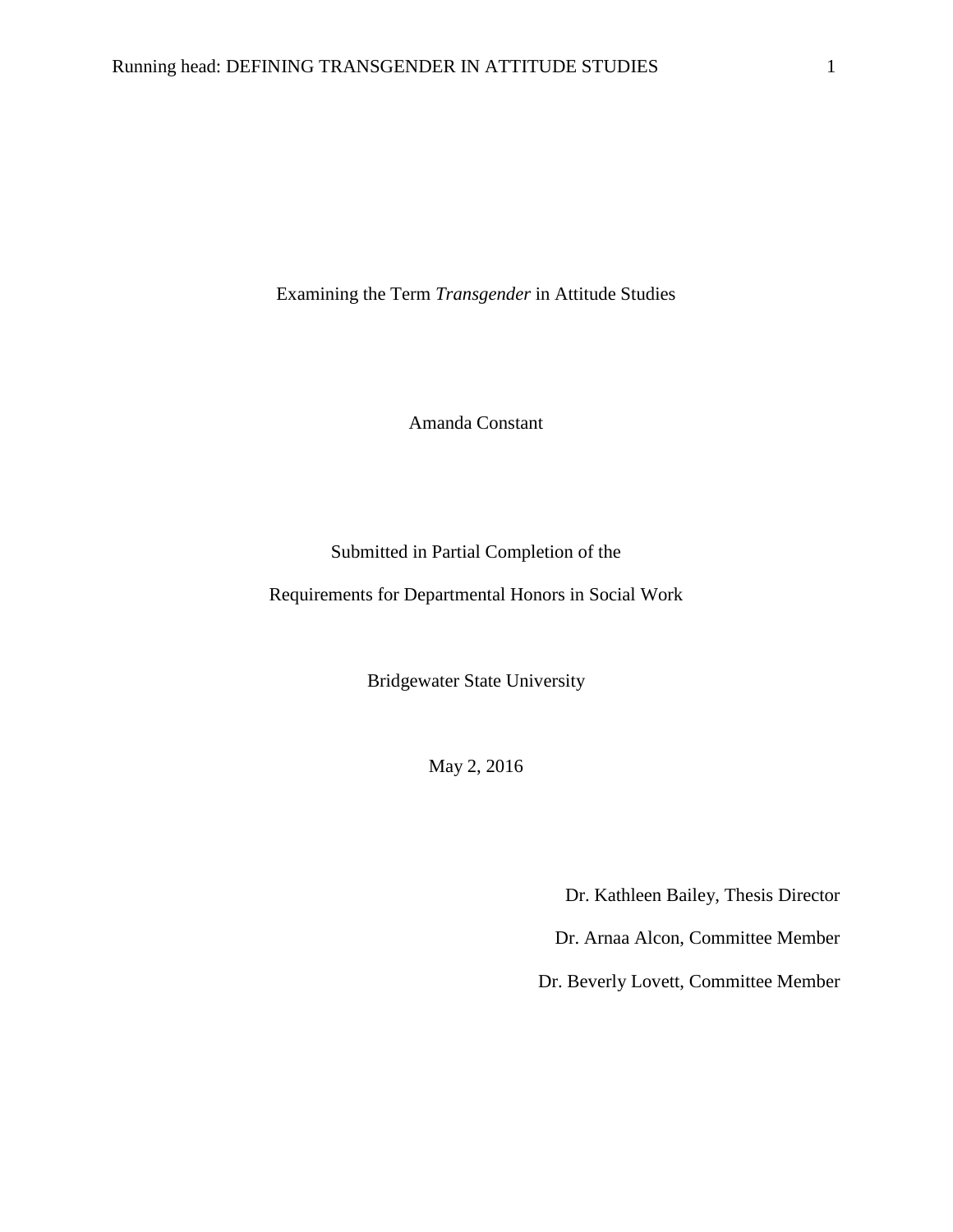#### **Abstract**

The purpose of this study is to review the consistency of definitions used for the term *transgender* in instruments for studies measuring attitudes towards transgender individuals. Scales and measurements used to examine attitudes towards individuals that identify as transgender often do not include a clear definition of the term. There is a lack of consensus on the definition of the term *transgender* if a definition is presented at all. This is a threat to the validity of attitude studies and perpetuates confusion through misinformation, or lack of information. The rate of discrimination and violence this population faces is distressing. In the 2011 National Healthcare Disparities Report, transgender individuals who are visibly gender non-confirming were found to be more likely to experience violence in a variety of settings. Transgender individuals were also found to be at a greater risk for HIV and suicide attempts (The GenIUSS Group, 2014). Where there is a dearth of empirical research on this population, strong empirical studies are needed. Assessments of attitudes toward this population are a step to quantifying the problem of discrimination and subsequently, addressing it. This paper presents a systematic review of studies that measure attitudes toward transgender individuals. The goal of this study is to discern how and if definitions are used for the term *transgender* in current attitude and survey research.

*Keywords: Transgender, Attitude Toward Transgender, Social Constructionism*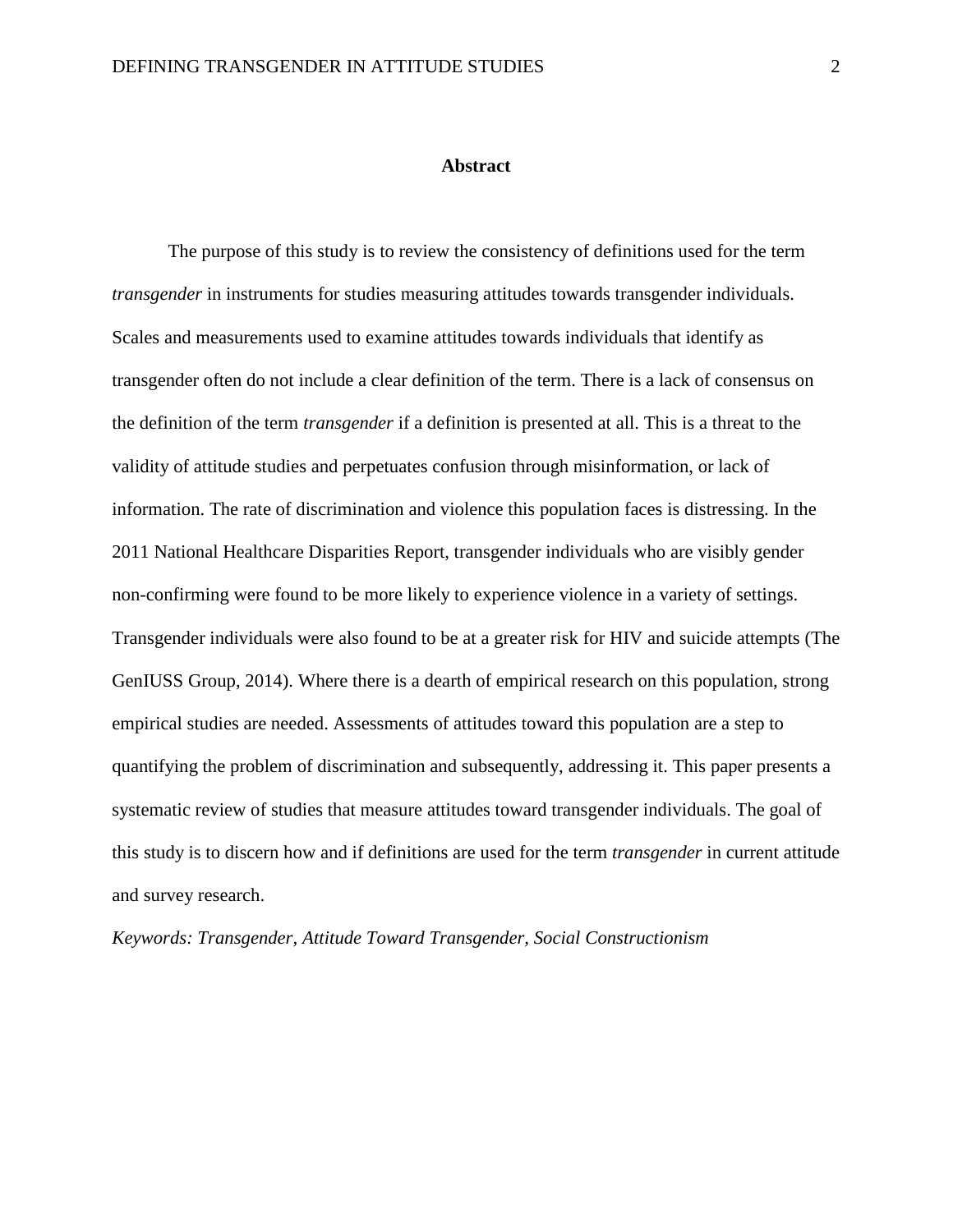# **Introduction**

Lesbian, gay, bisexual and transgender (LGBT) discrimination and the social injustices they face are still large and prevalent issues in the United States. Many Americans believe that LGBT individuals have equal rights with the recent Marriage Equality Act. In a survey completed by the Gay & Lesbian Alliance Against Defamation (GLAAD, n.d.), 50% of non-LGBT responders stated they believed LGBT individuals had the same rights as anyone else, 27% of non-LGBT respondents stated acts of violence against transgender people are not at all serious (Berrier, 2015) One way of addressing issues of discrimination and harassment in environments like the workplace, schools and in healthcare, is to examine the attitudes and cultural sensitivities of the non-LBGT individuals providing the services or working in these environments. Non-LBGT individuals know little or nothing about what transgender lives and individuals look like (Berrier, 2015). There is a lack of information and research on transgender lives and the challenges they face.

This paper will examine several survey instruments of attitude studies and how these instruments define *transgender*. The survey instruments included examine attitudes of non-LBGT service providers, members of law enforcement, medical professionals and college students toward transgender individuals. Establishing a clear and consistently used definition of the term *transgender* that is easily understood by the general population would have many implications for improving the state of transgender social justice.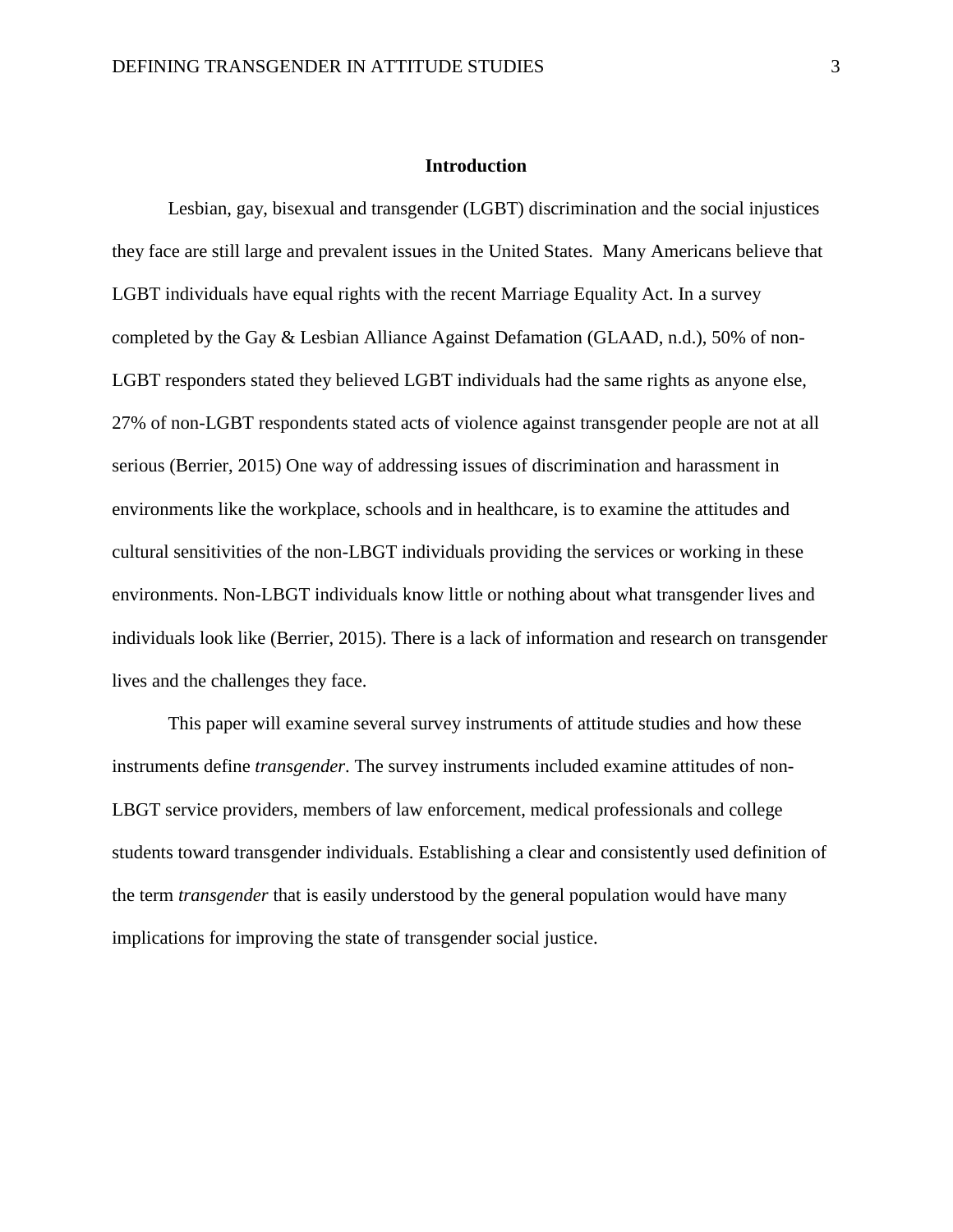# **Scope of the Issue**

The Williams Institute, as part of UCLA, completed a study to examine how many people identify as LGBT. This study estimates that 0.3% or 697,529 adults in the United States are transgender and 3.5% of the population is LGB. Surveys of LGBT individuals in the U.S. and findings in two population surveys conducted in Massachusetts and California were used to come up with this estimate (Gates, 2011).

Large-scale studies of transgender individuals are limited. Of those studies, Injustice at Every Turn: the National Transgender Discrimination Survey examined the experiences of 6,450 gender non-conforming and transgender individuals. The respondents represented all 50 states, the US Virgin Islands, Guam, Puerto Rico and the District of Columbia. This study revealed many of the challenges and outcomes transgender individuals face as result of discrimination, transphobia and violence. *Injustice At Every Turn* was an eight-month project funded by the Network for LGBT Health & Equity. Over 7500 individuals responded to the 70-question survey from all over the United States. Many respondents utilized an online survey option, some responded by letter mail. Respondents came from varying backgrounds; college students, lowincome individuals, transgender individuals and gender non-conforming individuals. The study found that 41% of respondents reported attempted suicide (Grant, et al, 2011). This rate increased for individuals experiencing marginalization or discrimination in areas of work and school, and for those who had experienced physical assault or were low income. The unemployment rate for transgender or gender non-conforming individuals is double that of the general population and this rate increases two fold for transgender or gender non-conforming individuals of color (Grant et al, 2011). A high number of respondents (90%) stated they experienced harassment, mistreatment or discrimination, or took extra steps to avoid it, in the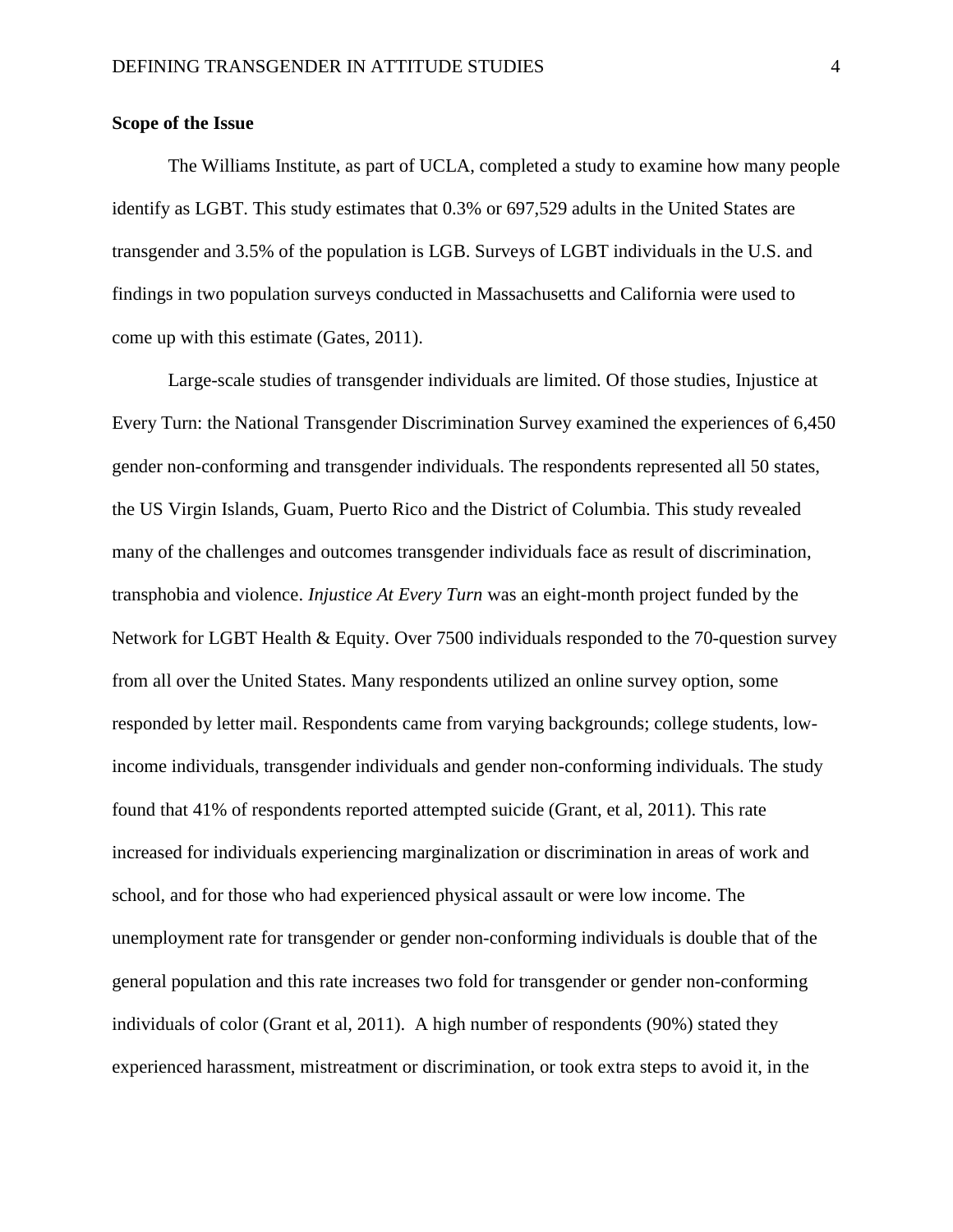work place. Those who were unemployed experienced higher rates of homelessness, drug use and working in high risk jobs like selling drugs or sex work. Rates of attempted suicide were also high for individuals who had lost a job due to discrimination or harassment. The same survey yielded a high number of K-12 students who experienced harassment in school. 78% of respondents reported harassment and 35% experienced physical assault (Grant et al, 2011). Respondents who experienced harassment or violence reported worse health, and difficulty performing in school (Grant et al, 2011). It is apparent from the above information that transgender individuals experience many challenges and sometimes devastating outcomes as a result of the discrimination they face.

#### **Literature Review**

The term *transgender* has been evolving for over 70 years. In 19<sup>th</sup> century Vienna, a scientist named Richard Von Krafft-Ebing began taking a closer look at sexuality and sexual impulses of adults. It was Krafft-Ebing's belief that an individual with a sexual experience or identity that differed from heterosexual adults was diseased or psychotic. According to Krafft-Ebing, homosexuality also meant gender variance (Stryker & Whittle, 2006). For example, if a man were sexually attracted to other men, he must take on qualities of a woman and vice versa. Kraft-Ebing developed several descriptors for the different levels of gender and sexuality variance he encountered in his research. "Metamorphosis sexualis paranoiac" described individuals who desired to transition from one gender to another*.* Kraft-Ebing considered these individuals to be disturbed and their desire to transition to be psychotic (Stryker &Whittle, 2006). Transexuality, transvestitism and transgender individuals were viewed as pathologic until the last revision of the Diagnostic and Statistical Manual of Mental Disorders in 2013. This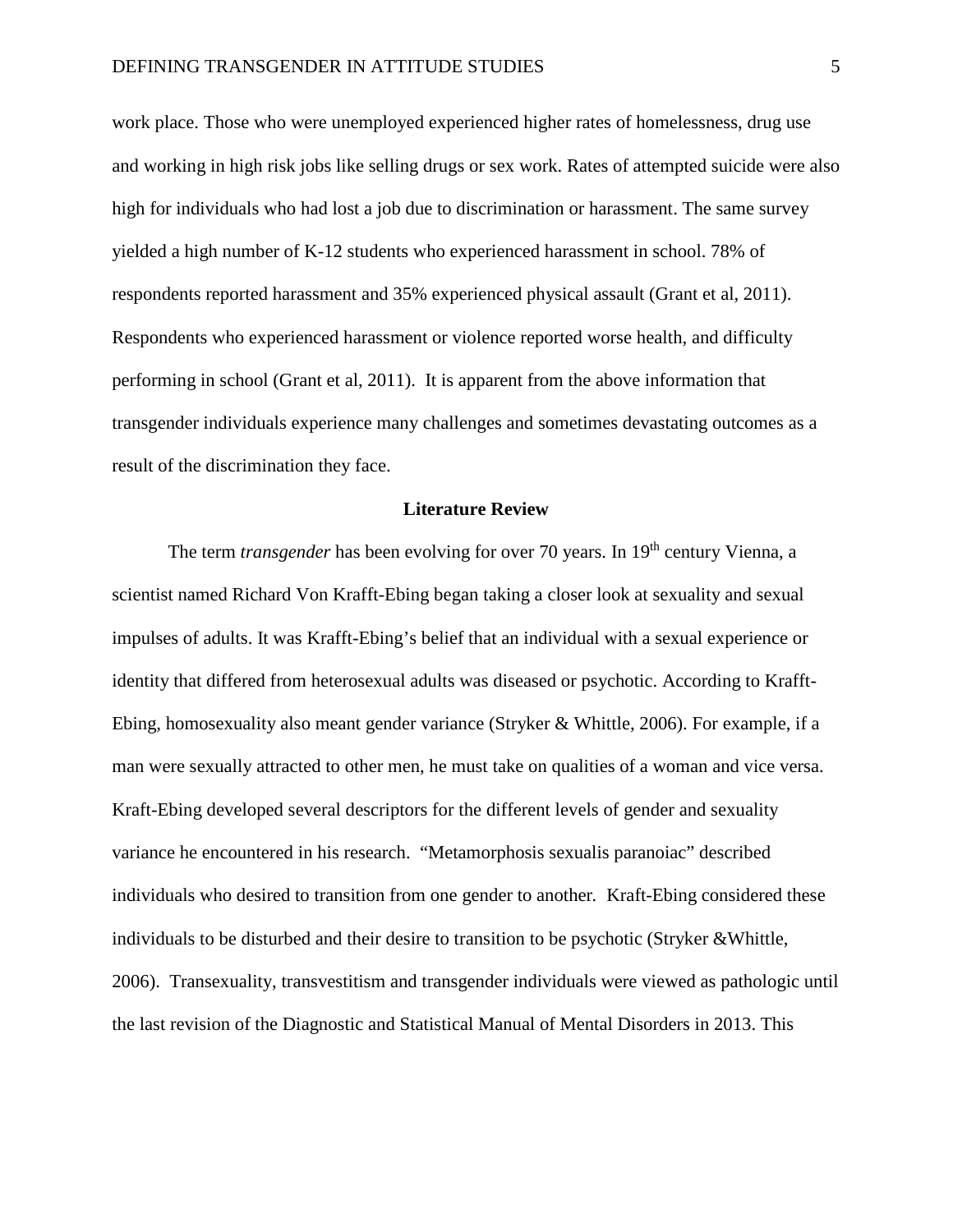change would begin in the early  $20<sup>th</sup>$  century with a German sexologist named Magnus Hirschfeld (Heath, 2006).

Magnus Hirschfeld was one of the first who stopped using gender identity differences in the medical profession as pathology. He also began to separate individuals with gender identity differences and individuals who identify as homosexual. A common belief at the time was that sexual identity and gender identity were linked. For example if an individual began to transition, their sexual preference would change to match their gender. Hirschfeld believed they were mutually exclusive.

The word transvestite can be broken down into two parts with roots in Latin, *trans* meaning moving across and *vestis* meaning clothing. This term is used to describe individuals who feel a sense of well-being when they are dressed in the garb of their opposing sex (Heath, 2006). This word is still used today when referring to those who engage in cross-dressing though it can also be viewed as a pejorative term when referring to transgender individuals, trivializing their experience.

The word *transexual* was introduced to the medical community in 1949 and became publically used in the 1960's. US physician David Cauldwell and Dr. Benjamin, in 1949, began using the word *transexual* to clarify the difference between an individual who belonged to the opposite sex in which they were born, and a transvestite. A psychiatrist of Columbia University, John Oliven, felt the term *transexual* was misleading as the process had nothing to do with the sexuality of an individual. He instead sought to use the term *transgender* in his book *Sexual Hygiene and Pathology* (Stryker & Whittle, 2006).

Virginia Prince helped popularize abbreviations for transexual individuals (TS) and for transvestites (TV). This would present a challenge when she attempted to popularize the use of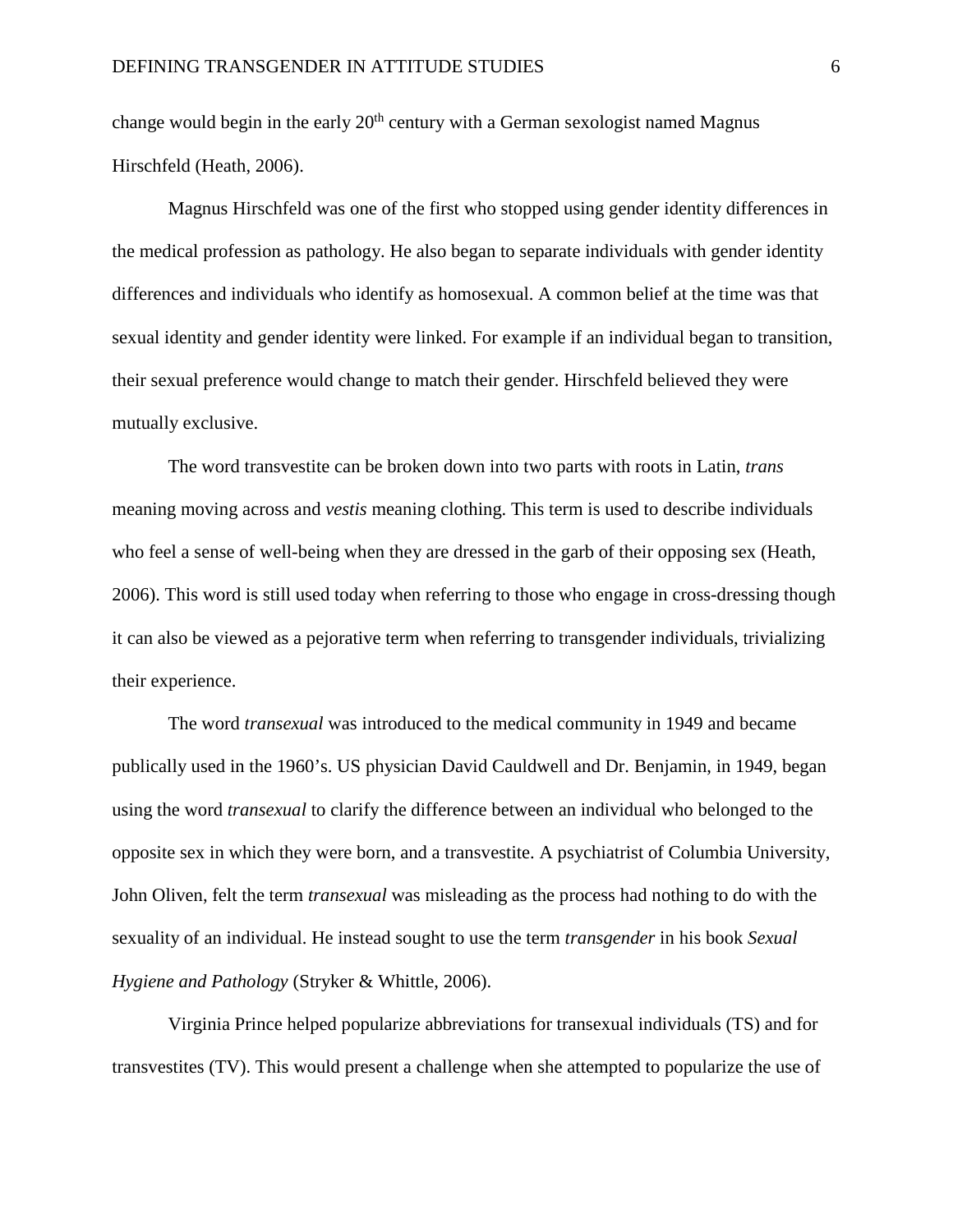an all-inclusive or umbrella term, *transgenderist.* Prince coined the term *transgenderist* in an attempt to differentiate between *transexual*, someone who wishes to transition surgically and an individual who did not want to transition surgically but identified as a gender different from their sex. Prince introduced the term *transgenderist* to the public in her national magazine *Transvestia* as one of three terms, including transvestites and transsexuals. Each term was created in order to differentiate between individuals who expressed gender identity in a unique way. Transsexual individuals underwent hormonal or surgical treatment; transvestites dressed in the clothing of the opposite sex and transgenderist individuals identified with a gender different from their sex but didn't necessarily want to transition medically. The term *transgenderist* continued to evolve as an umbrella term that covered transvestites and transsexuals (Stryker & Whittle, 2006). Prince attempted to alter the construct by removing the sexual connotation the term *transvestite* carried with it. Prince developed the term *femmiphile* for men who enjoyed presenting as female in a nonsexual manner. This term did not catch on and would be eventually replaced with *crossdresser* instead of transvestite. Discrepancies in terminology have been an ongoing issue for over 70 years.

The *trans* part of transgender, in the early 90's, became more than meaning, *to cross:* it was about moving through, and beyond, traditional gender boundaries and norms. It was initially used to describe individuals whose social gender identity was not congruent with their natal sex. The term *transgender* became more widely used and took on the comprehensive quality it has today. The definition of *transgender* continued to evolve. In the early 90's, the International Conference on Transgender Law and Employment added to the umbrella to include anyone in the process of transitioning in addition to those who did not want to transition, transsexuals and cross dressers. In the late 90's, transgender was added to the mission statement for the National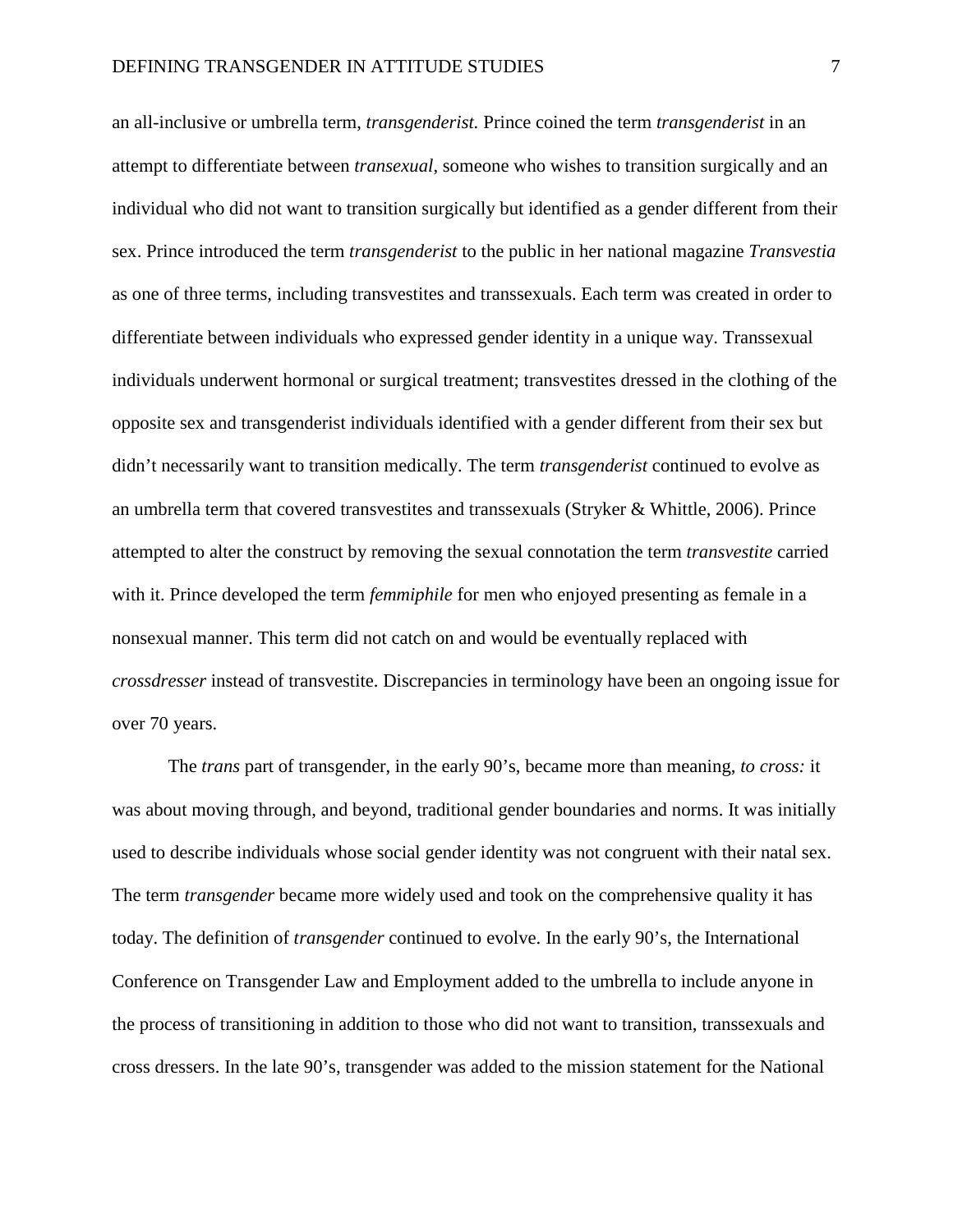Gay and Lesbian Task Force (Stryker, 2008). According to Beemyn and Rankin (2011), there are more than 100 different describers for gender identity. In their survey, some individuals stated there were no words available to describe them. The term *genderqueer* has evolved to separate from the term *transgender* as a way of differentiating from those who will transition or have moved from one normative gender to the other, though transgender as it is defined today includes *genderqueer* individuals.

During the March on Washington for Lesbian, Gay and Bi Equal Rights in 1993, activists and local communities advocated for the inclusion of *transgender* to the title of the march. When the vote did not pass, The Transgender Nation protested the march. This protest gave transgender groups the notoriety necessary to get their voices heard in public events such as the commemoration of the Stonewall Riots. It was only a year later before many Lesbian, Gay and Bi Equal Rights groups began adding the *T* for transgender to their names (Stryker, 2008). While this was certainly a step in a positive direction for transgender individuals, many organizations did little more than add to their names instead of addressing transgender concerns. During this time, LGB individuals regarded the term *transgender* as a new category or noun for any individuals who did not identify as "gender normative" male or female instead of the desired use of the term as an adjective or descriptor (Stryker, 2008). The evolution of the term *transgender* continues today.

#### **Current state of the term**

Today, the term *transgender* is prevalent in the media in the US with television programs like *Transparent* and *Orange is the New Black*, celebrities like Laverne Cox and Caitlyn Jenner, and in films like *Dallas Buyers Club*. Author Janet Mock released her memoir, *Redefining Realness* in 2014 where she discusses her journey as a transgender individual. In most cases,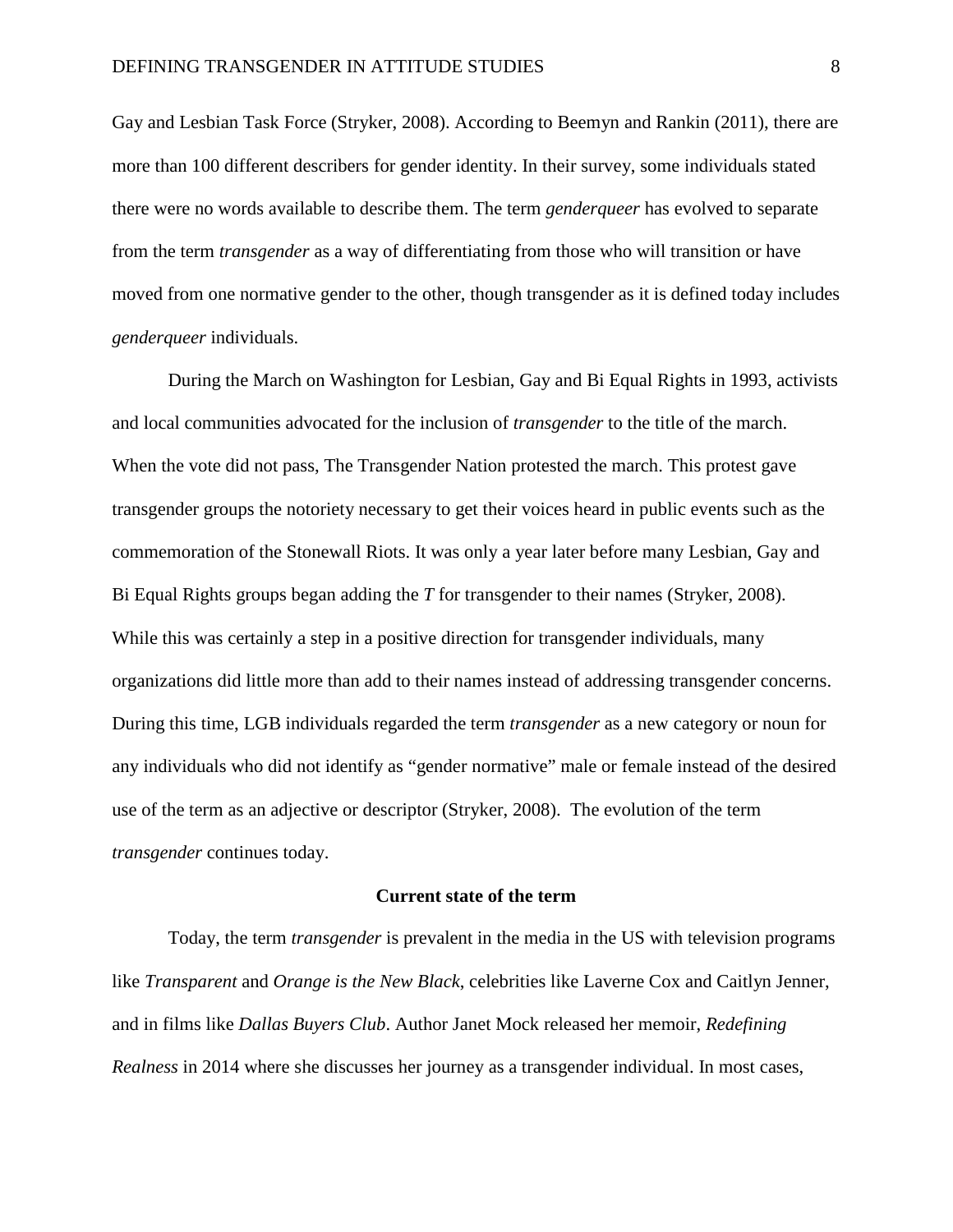cisgender white men, instead of using transgender actors, are representing transgender individuals. Misrepresentation of transgender lives is an ongoing problem in the media. Studies show the media is the primary source where cisgender individuals get much of their information on transgender lives (Stryker, 2008).

Quantitative descriptions of transgender lives are hard to come by due to the difficulty of acquiring data. Sample surveys would be challenging, as obtaining sample sizes needed would be difficult as offten this population choses to remain hidden. The definition of the term *transgender* poses another challenge to quantitative research. A universally agreed upon and comprehensive term could help researchers formulate the questions needed to survey this population and reinforce the validity of the survey instruments. Lastly, defining transgender is difficult due to the broad spectrum of gender nonconformity.

In many cases today the term *transgender* is still used as a noun or a category to which someone belongs instead of the preferred descriptive usage. GLAAD's media reference guide provides an excellent example of how one can consider the term as an adjective "Susan is a transgender woman". If a person needs further clarification, one can state that Susan was designated a man when she was born and began her transition 15 years ago (GLAAD Media Reference Guide, 2014). Sharing this information can begin to change the current understanding of what it means to identify as transgender.

*Transgender* is a term that encompasses an individual whose gender identity or expression differs from the one that person was born with. There are many different identities associated with the term *transgender*. Some of these identities include but are not limited to: gender-fluid, gender non-conforming, transsexual, gender queer, intersex, etc. (GLAAD n.d.). The ambiguity in this very definition combined with a lack of research to support a clear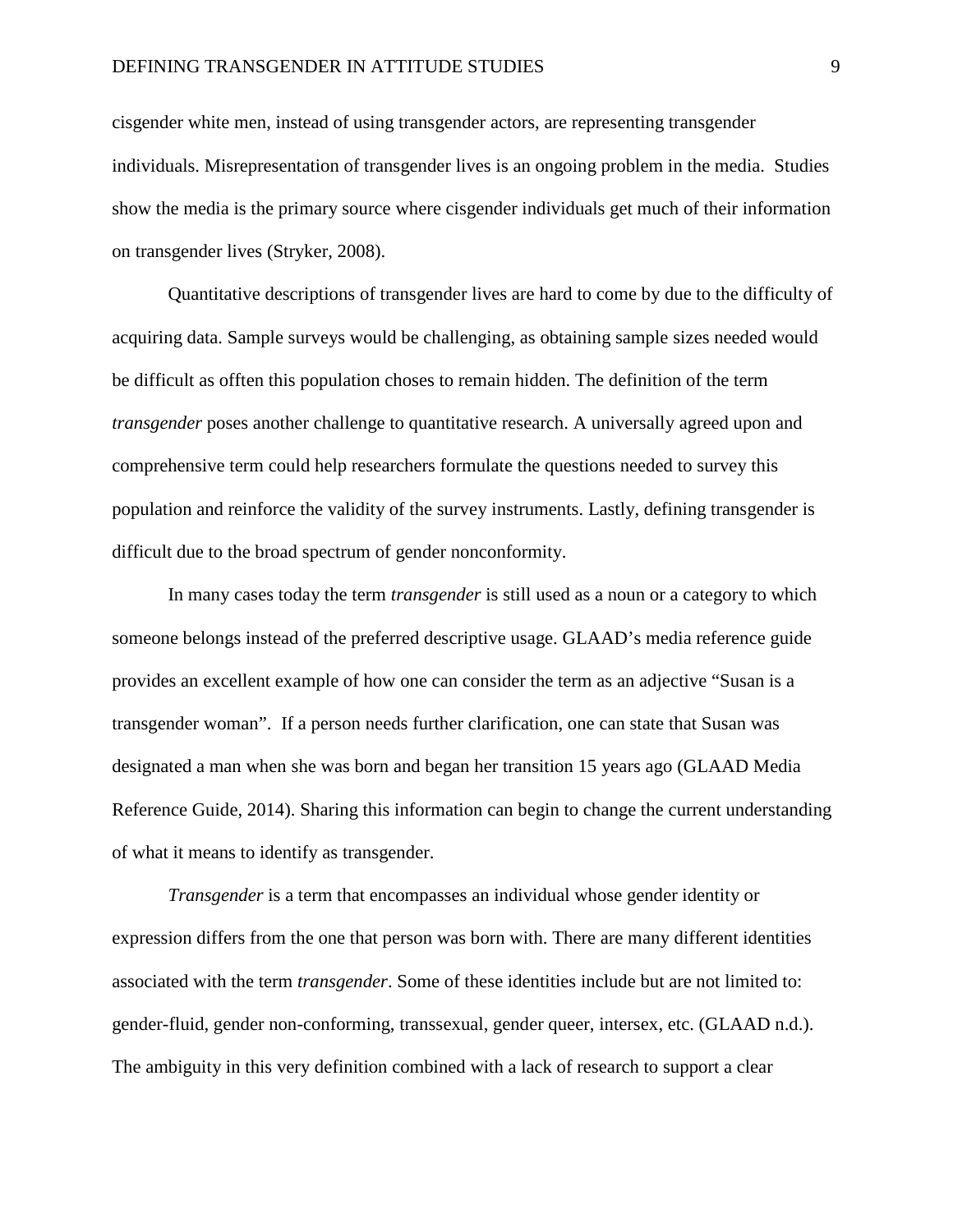definition poses a challenge in educating and spreading awareness about this oppressed population (Reisner, et.al 2013). The transgender community, in recent years, has been receiving more attention than ever before. The number of American's reporting they personally know a transgender person has doubled from 8% to 16% (GLAAD n.d.). Despite this new trend, there is still a dearth of research and treatment for the mental health and social issues that transgender individuals face. In a survey of non-LGBT American's on awareness and perception of LGBT issues, 27% of responders reported that acts of violence against transgender individuals are not a serious or prevalent issue (Berrier, 2016). In a separate survey of transgender individuals, 53% of responders stated they have been victims of violence or harassment in public accommodations (Grant et.al, 2011). Research data on attitudes and perceptions regarding transgender individuals illuminates a need for public education on transgender discrimination and oppression. This study seeks to demonstrate a need for a strong definition for the term transgender.

#### **Social Constructionism**

Social constructionism is a sociological theory of knowledge developed in 1966 and introduced to the public in the book *The Social Construction of Reality* by Peter Berger and Thomas Luckmann. Social constructionism views language as a mechanism for building social worlds as a necessary pre-condition for thought. A framework of meaning for categories and concepts that shape human thought are built using language. When individuals share these ideas, the world begins to take shape and this manifests in real consequences for people in a society (Burr, 2015). Applying these theories to the current discourse around the term *transgender* amplifies the need for a clear definition of the term. Language regarding the transgender community has experienced rapid evolution in the last 70 years. *Transgender* has grown from pathology to an adjective that serves as an umbrella for many identities. Social constructs have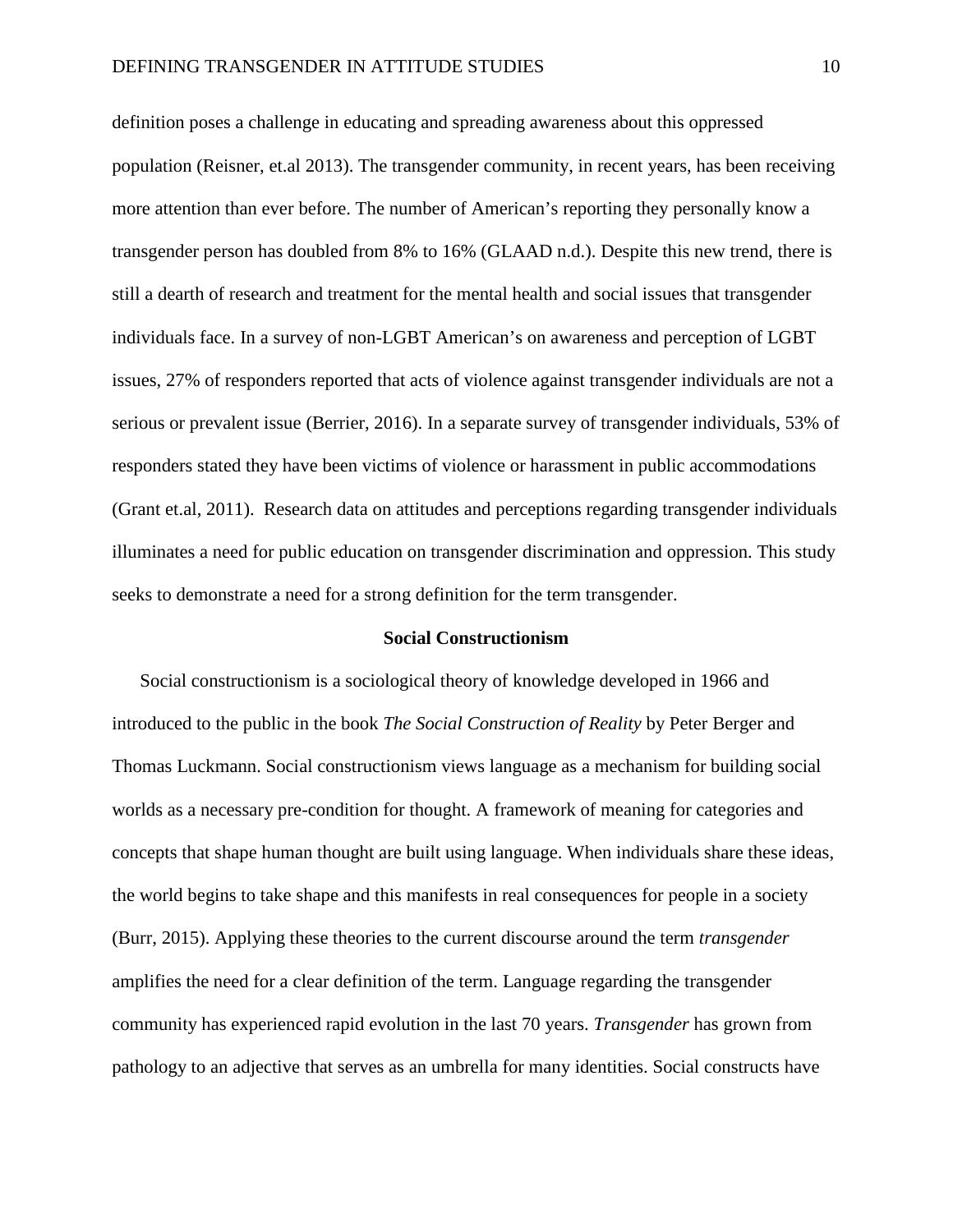implications for what is socially acceptable and how people treat others, which is to say they are directly related to social injustice and discrimination. Social constructionism calls the normative categories "man" and "woman" into question. Sex is assigned at birth according to reproductive organs, but with gender reassignment surgeries these two categories become less distinct and less final (Burr, 2015). Social constructionism says that the categories and concepts we accept as truth, or a reflection of reality, are specific to, and products of, the culture and tie into the history in which they exist. The social arrangements that are prevalent during the time also affect the social construct (Burr, 2015). Transgender individuals remain largely hidden, in part because of fear of discrimination.

Michel Foucault, a French philosopher and social theorist posits the way members of a society talk and think about a social construct like gender or sexuality and societal representation of these constructs. These constructs affect the way people are treated (Burr, 2015). Constructs are built by the culture of a society. Social constructs like race, ethnicity, gender and sexual orientation are difficult to clearly define as their meaning can vary depending on the reality in which the construct exists. Researchers may needlessly limit the pool of participants by using narrow or unclear definitions for *transgender* or *transexual.* An example of this is defining *transsexual* as only individuals who have had gender reassignment surgery when many transsexual individuals choose not to. Clear definitions are key to sampling methodology in research studies and thus have a direct effect on policy and interventions that result from those studies (Primacare Protocol for Transgender Patient Care). Population surveys that gather information on social justice issues like poverty rates, suicide rates, income, unemployment rates do not gather data for transgender individuals. This weakness in transgender research exacerbates the marginalization this population faces.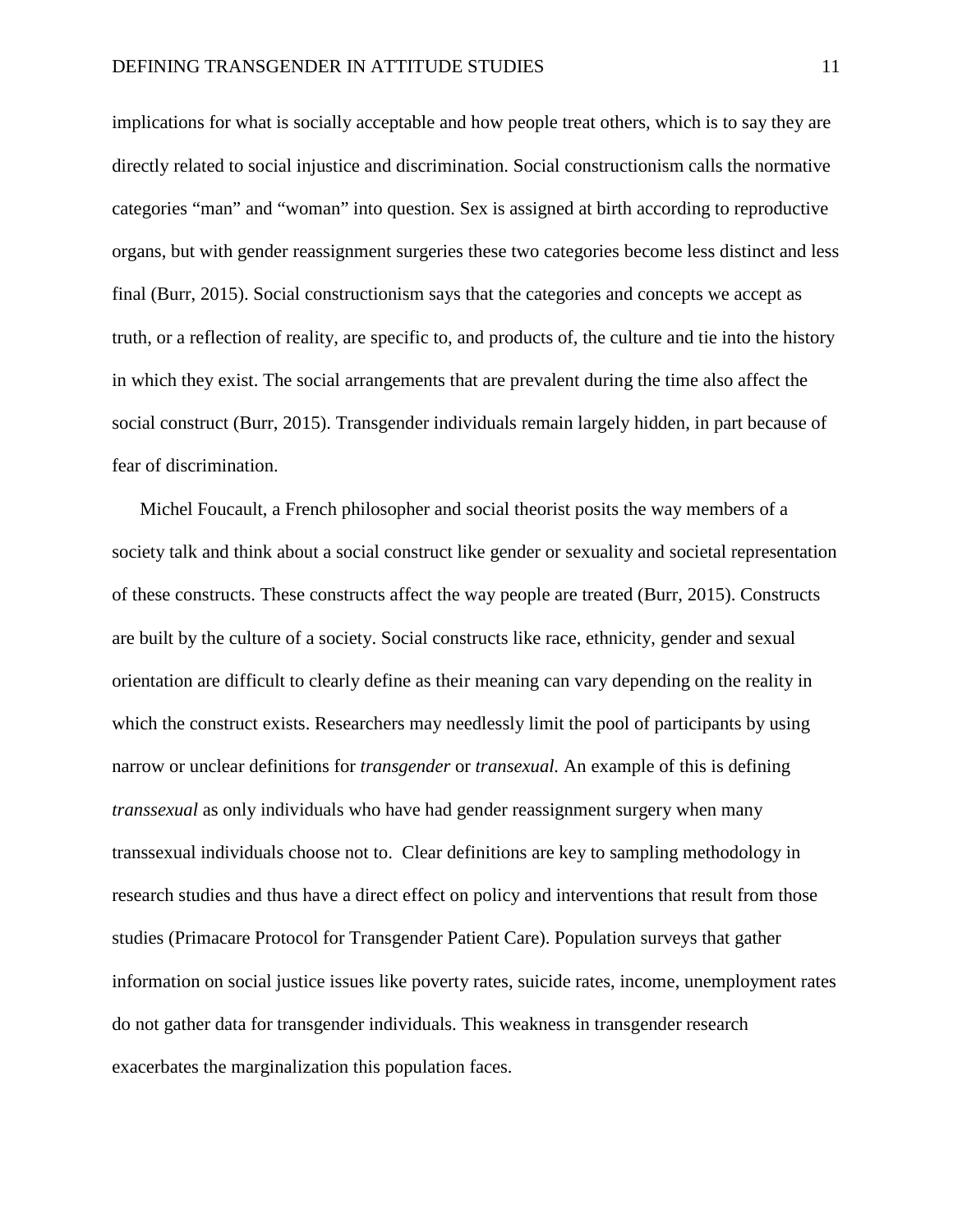#### **Method**

A systematic review was chosen as the model for this paper. Systematic reviews are often performed in the medical field. They help to synthesize all of the available literature and research on a particular topic (Uman, 2011). The Cochran Collaboration, a group of 31,000 specialists, performs a large number of the systematic reviews in the medical community. This paper follows the eight guidelines the Cochran Collaboration developed for systematic reviews. The guidelines are as follows; define the question and criteria for inclusion, search for the studies, select the studies and collect data, assess risk of bias, analyze data, address reporting bias, present results in a table, interpret results and draw conclusions. This method was chosen because of its scientific method and efficacy in selecting articles for inclusion in a study. A weakness of systematic reviews using the Cochran method is the inclusion of poorly done studies. This is common in the medical field due to a high volume of research carried out by individuals seeking to further their careers, not necessarily doing research for the sake of learning (Higgins et al, 2012). This weakness may not apply to this study, as there is a lack of research of and for transgender individuals.

Studies measuring attitudes of adults on transgender or LGBT individuals in a variety of settings were chosen for this review. Measures that were part of the criteria for inclusion are; scales, questionnaires or surveys. Studies must have been completed after 2005. There was a limited result for attitude studies on specifically transgender individuals, so the search was broadened to include LGB individuals as well. The study had to include information on the formulation of the measurement included.

The goal of this review is to examine the measurements used to discern whether a definition for transgender was present and how it was defined.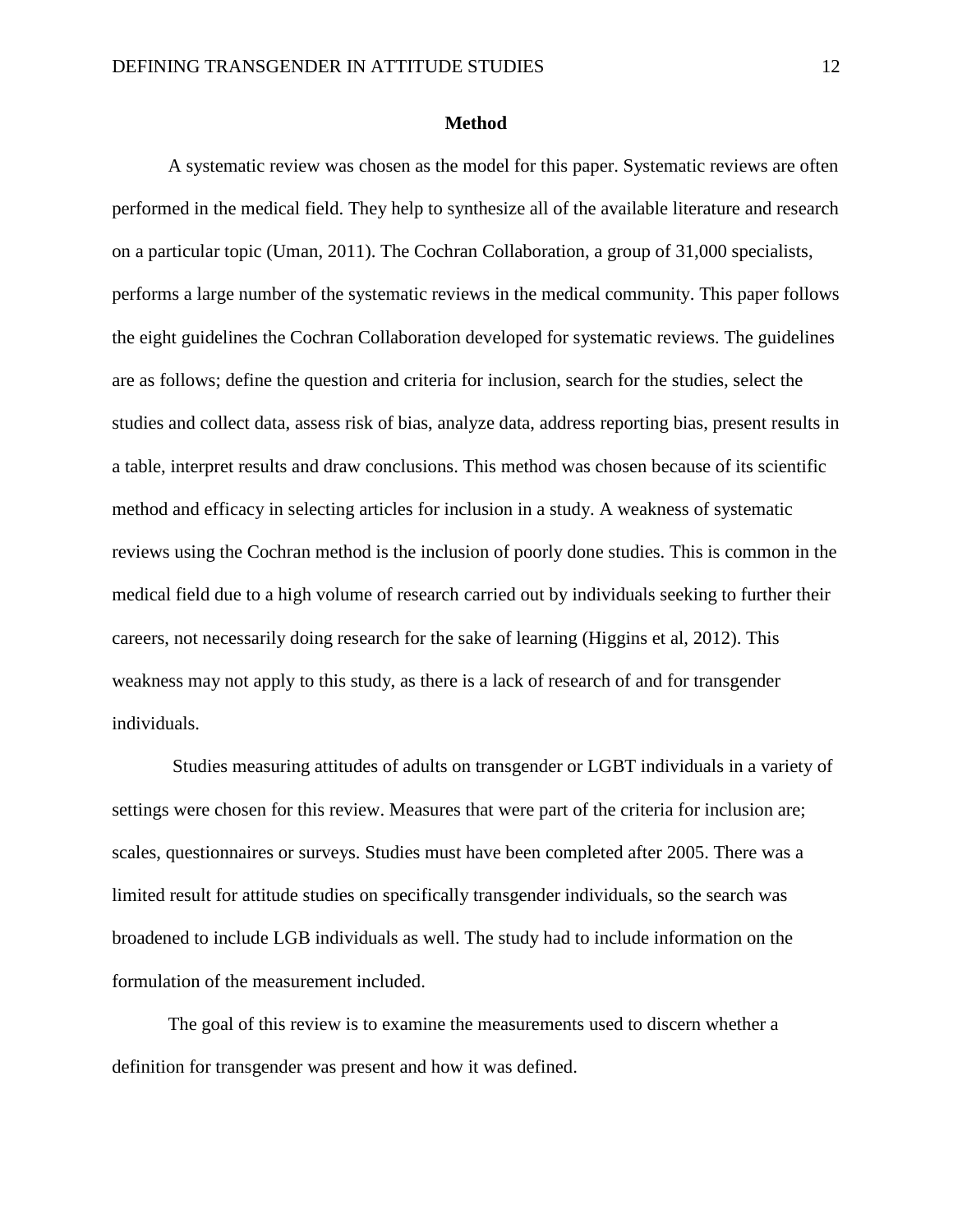The initial search yielded 149 results; after duplicate studies were removed and nonrelevant studies were removed the total came to 54 studies. Abstracts were reviewed which narrowed the total to 31 studies. After carefully reviewing the full text, especially the methods section for measurements used, a total of 10 studies were found to be most relevant to the purpose of this review and fit the necessary criteria. The initial inquiry for these studies included the following keywords, each used in its own individual search: "transphobia scale", "attitude toward transgender" and "transgender". The Ebsco search engine was used to look for tests and measurement articles. The databases chosen for their relevance to the topic were as follows: MEDLINE, Military and Government Collection, PsychARTICLES, Psychology and Behavioral Sciences Collection, PsychINFO and SocINDEX with Full Text. Some articles were available for review, while some were obtained through inter-library loan**.**

#### **Results**

#### **Instrument Description**

Of the studies chosen a total of five different categories of instruments were used including: surveys, scales, questionnaires, Likert type scales and a feelings thermometer. The first study used the revised version of the Genderism and Transphobia Scale (GTS), which has been used in several studies since its inception. This survey is answered on a Likert type scale. The GTS has been revised on two occasions to produce two similar scales called the GTS-R (revised) and the GTS-SF (short form). This study focused on the GTS-R as it was the most relevant version of the scale. This is the only instrument featured in this study that has gone through a documented revision process. This study did not provide a definition for transgender.

The second study used a modified version of an established scale called the Attitudes Toward LGBT Patients Scale (ATLPS). This scale was initially developed to survey attitudes of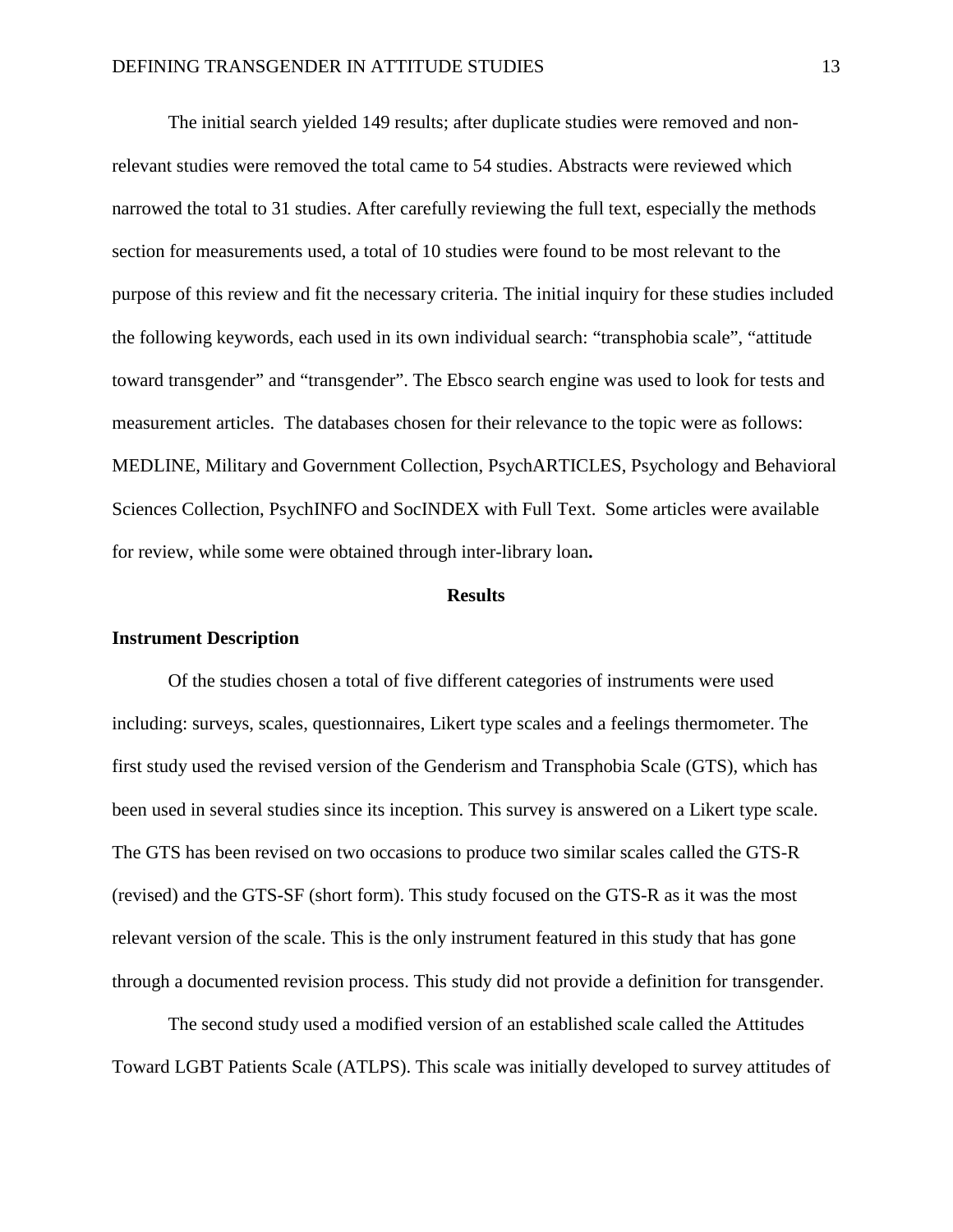medical professionals toward people with AIDS. This instrument was revised, questions that were irrelevant to the study were omitted, and some of the language was altered to better fit the needs of the survey. Questions are answered on a Likert type scale. This study did not provide a creation document for the instrument or a definition for the term transgender.

The third and fourth studies used the instrument Survey Monkey in order to survey their target audiences. Survey Monkey is a web-based survey solutions company where researches can create simple to complex surveys to reach responders from across the world. The third study supplied the instrument and discussed the creation process but did not supply a definition and did not undergo a revision process. The fourth study did supply a definition but did not revise their tool or supply a creation process document for their instrument.

The fifth study used a feelings thermometer. This is used to gauge how favorably (or warmly) or how unfavorably (or coldly) one feels about a topic. This study did not provide a creation document for the instrument used. No definition for the term transgender was present.

The following four studies (6-9) used Likert type scales and survey questions as their chosen instruments. All four studies did not provide a definition for transgender nor did the instrument undergo a documented revision. The seventh study, which assessed substance abuse professional attitudes toward transgender, provided a creation document for their instrument. The last study used a revised version of the Attitudes Toward Transgender Individuals (ATTI) scale. This study provided a definition that accompanied the instrument when delivered to the respondents. This study did provide a creation document for the instrument.

The study results are presented in Table 1 below.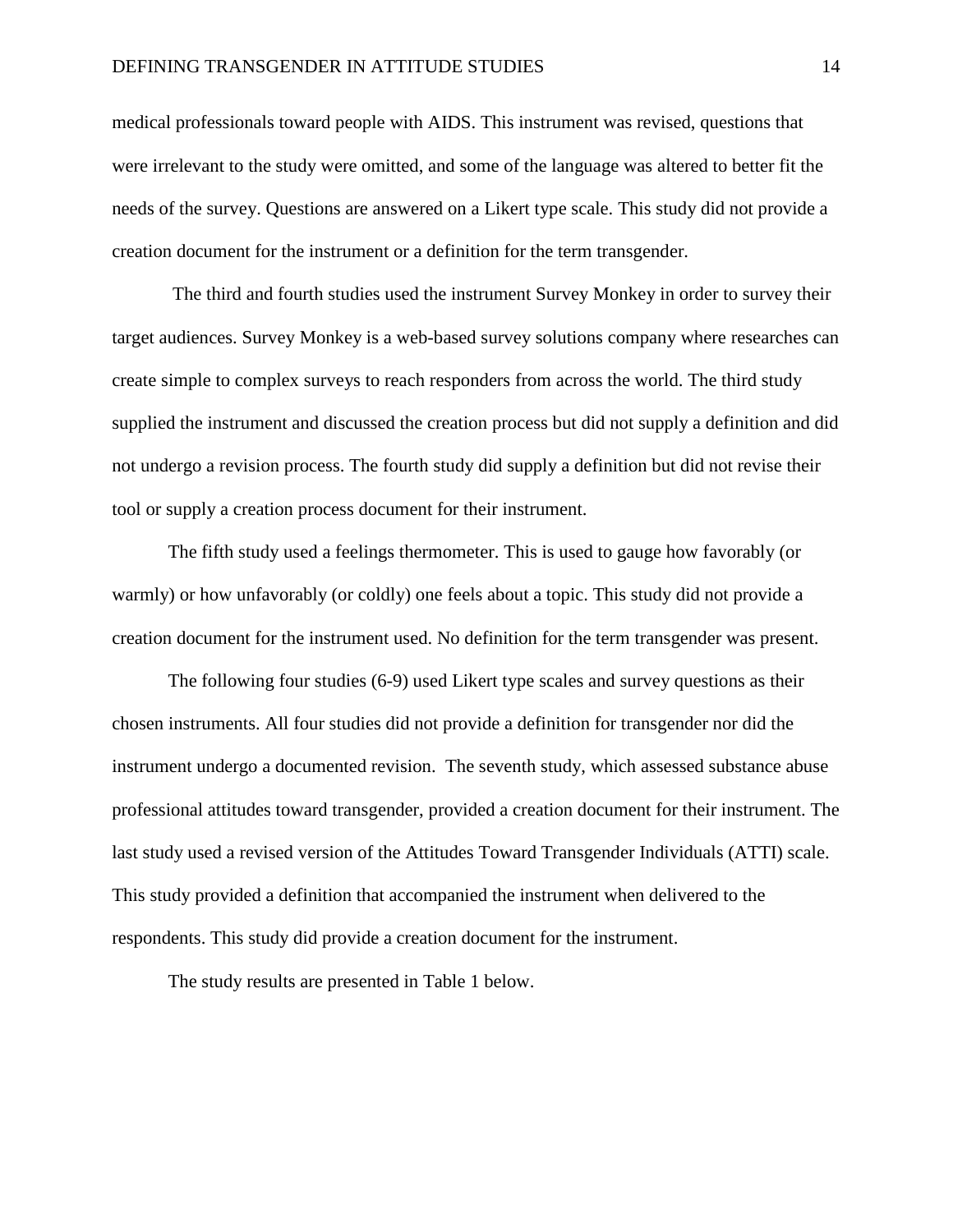|                                       |                                   | Table 1.                             | <b>Results</b>           |                                    |                 |
|---------------------------------------|-----------------------------------|--------------------------------------|--------------------------|------------------------------------|-----------------|
| <b>Study</b>                          | <b>Type</b>                       | <b>Definition</b><br><b>Provided</b> | Intent of<br>Assessment* | <b>Creation</b><br><b>Document</b> | <b>Revision</b> |
| 1 GTS-R                               | <b>Likert Scale</b><br>and Survey | N <sub>0</sub>                       | 1                        | Yes                                | Yes             |
| 2 ATLPS                               | <b>Likert Scale</b><br>and Survey | N <sub>o</sub>                       | $\overline{2}$           | N <sub>o</sub>                     | Yes             |
| 3 VA Survey                           | <b>Survey Monkey</b>              | No                                   | 1 & 3                    | Yes                                | N <sub>0</sub>  |
| 4. Law<br>Enforcement<br>Personnel    | <b>Survey Monkey</b>              | Yes                                  | 1 & 3                    | N <sub>o</sub>                     | N <sub>o</sub>  |
| 5. Heterosexual<br>Attitudes          | Feeling<br>Thermometer            | N <sub>o</sub>                       | 1                        | N <sub>o</sub>                     | N <sub>o</sub>  |
| 6. LGBT<br>Curriculum                 | <b>Likert Scale</b><br>and Survey | N <sub>o</sub>                       | 2 & 5                    | N <sub>o</sub>                     | N <sub>o</sub>  |
| 7. Implicit<br><b>Substance Abuse</b> | <b>Likert Scale</b><br>and Survey | N <sub>0</sub>                       | $\overline{2}$           | Yes                                | N <sub>0</sub>  |
| 8. Attitude of<br>Parents             | <b>Likert Scale</b><br>and Survey | N <sub>o</sub>                       | $\mathbf{1}$             | N <sub>o</sub>                     | N <sub>o</sub>  |
| 9. School psych                       | <b>Likert Scale</b><br>and Survey | N <sub>o</sub>                       | $\mathbf{1}$             | N <sub>o</sub>                     | N <sub>o</sub>  |
| 10. ATTI                              | Scale and<br>Survey               | Yes                                  | $\mathbf{1}$             | Yes                                | Yes             |

*\*Note.* 1. Attitude toward transgender.2. Attitude toward LGBT.3. Awareness of transgender. 4. Knowledge of transgender.5. Knowledge of LGBT.

# **Findings**

**Definition.** Of the ten studies chosen, two studies provided definitions of *transgender* to their respondents. The two studies that supplied definitions provided them in accompaniment to the instrument. The Journal of Law Enforcement provided the following definition for the term *transgender*:

"For the purpose of this survey, the term *transgender* refers to people who have a gender identity (the sex one feels or intrinsically believes oneself to be) or have a gender expression (how one dresses, behaves or talks) opposite from the sex given at birth (typically based on the appearance of a new-born baby's genitals). Some transgender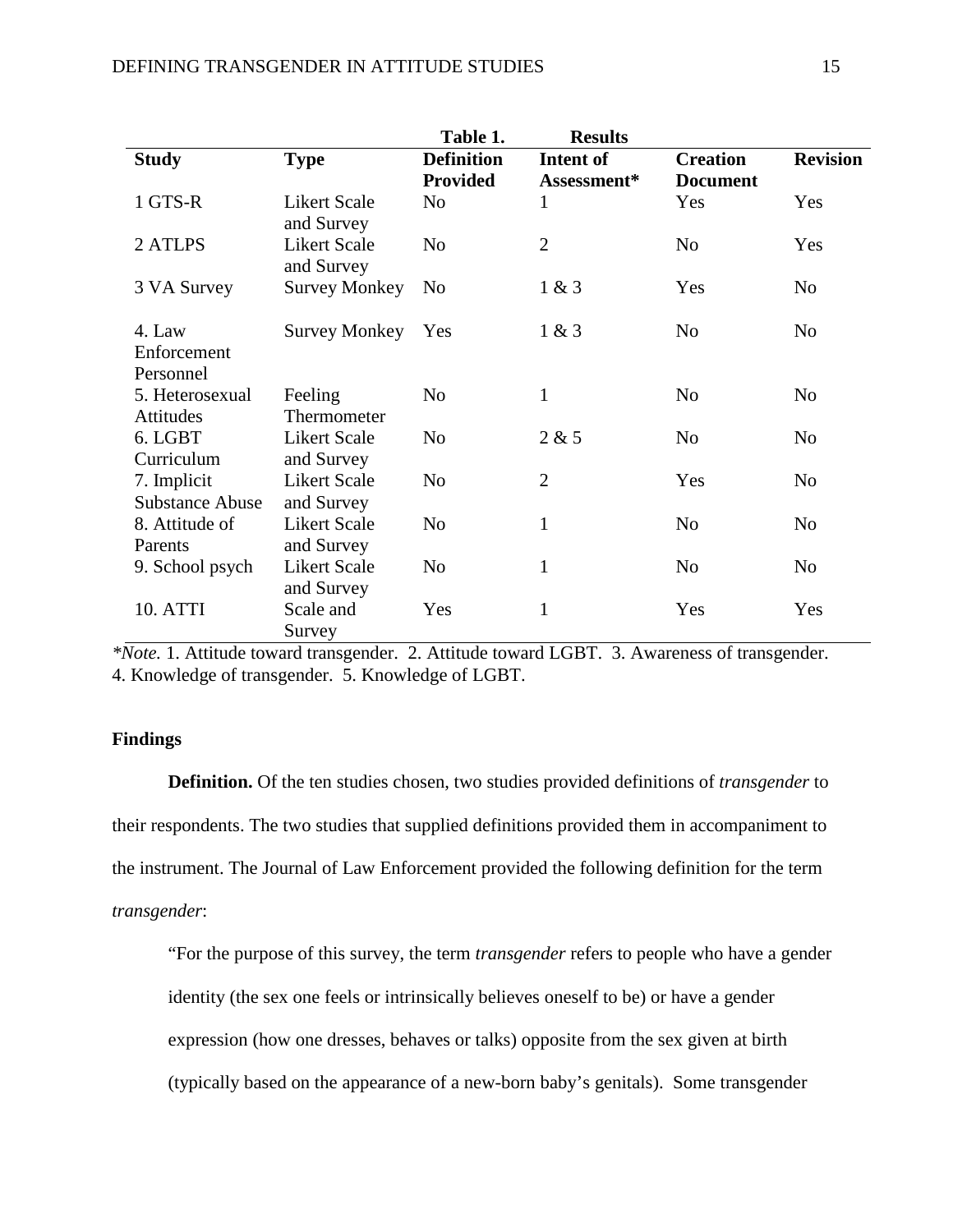individuals will take hormones or undergo surgery to make their bodies match their cross-gender identity, but this is not always the case."

This term appeared in the section titled "Awareness of Transgender Individuals" after the respondents answered questions that tested their prior knowledge. This intent of the study was to examine the attitudes, knowledge and awareness that law enforcement personnel have regarding transgender individuals that they serve in their communities.

The second study utilized the instrument titled Attitudes Towards Transgender Individuals (ATTI scale). Participants were provided with the following definition of the term *transgender*:

"Transgendered people are those whose gender identity (sense of oneself as a man or a woman) or gender expression (expression of oneself as male or female in behavior, manner, and/or dress) differs from conventional expectations for their physical sex. Transgendered people include pre-operative, post-operative, and non-operative transsexuals who feel that they were born in to the wrong physical sex as well as those who cross-dress to express an inner cross-gender identity"

The study did not identify when or where the definition was presented. The study stated the intent of including a definition was to assist those with limited experience with transgender individuals. The purpose of this study was to assess transgender related stigma separate from discrimination and violence.

The two studies that offered definitions to their respondents surveyed attitudes towards transgender individuals specifically. None of the studies that surveyed attitudes towards LGBT distinguished *transgender* from the acronym nor did they attempt to define it. Two studies (1 & 2) underwent revisions and still did not include clarification or a definition of the term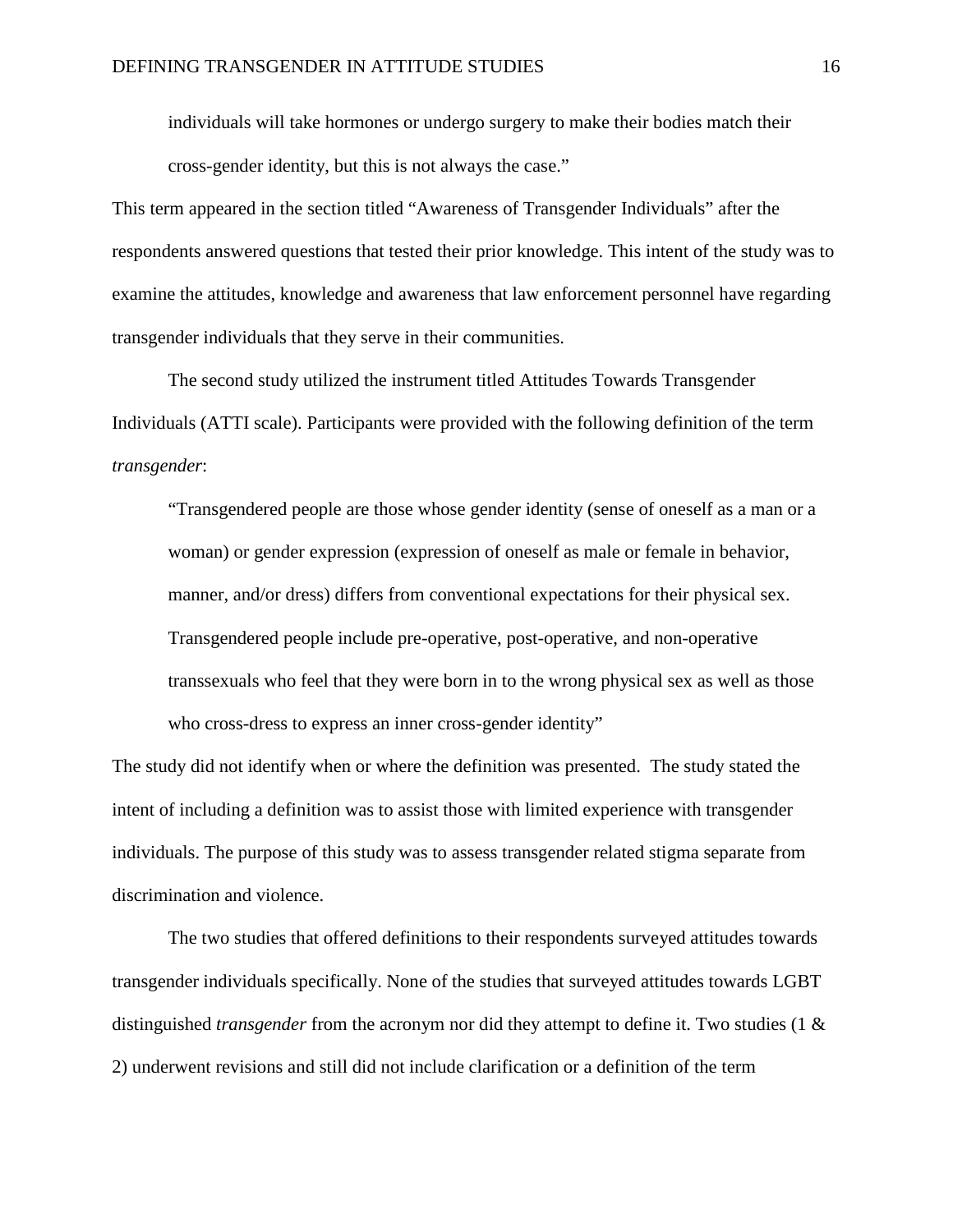*transgender*. The 6 likert scale instruments did not include a definition for *transgender* in the instrument or in the article. The GTS-R instrument had definitions for *transphobia*, *genderism* and *gender-bashing* which included the term *transgender* but did not define *transgender* explicitly.

#### **Discussion**

Of the ten studies and instruments examined in this review, only two explicitly defined the term *transgender*. Three studies that surveyed attitudes toward LGBT individuals only included transgender because it exists in the acronym. These studies made no specific reference to transgender individuals to their participants. This is potentially problematic because the information gathered is being used to assess whether it is necessary to provide cultural competency and sensitivity trainings to those providing care and service to transgender individuals. Attitude studies are also being used to assess correlations of discrimination and transphobia. The assumption GLAAD states is that much of the general population receives its information about transgender lives from the media alone (GLAAD, n.d.). As previously stated, the image of transgender individuals in the media is not reflective of what most transgender lives look like. It is important to include a definition or another vehicle to help respondents of attitude studies reflect on, and understand the term *transgender* so the results of the studies can be quantitatively compared.

The Attitude Toward Transgender Individuals scale was used in conjunction with a definition the authors describe as "broad" which can be helpful for those who have limited understanding of transgender lives. A limitation of the study is the assumption that individuals may rely on their hetero-normative and gender-normative ideas of a sexual minority group, which can influence attitude outcomes negatively (Walch, Francisco and Shingler, 2009).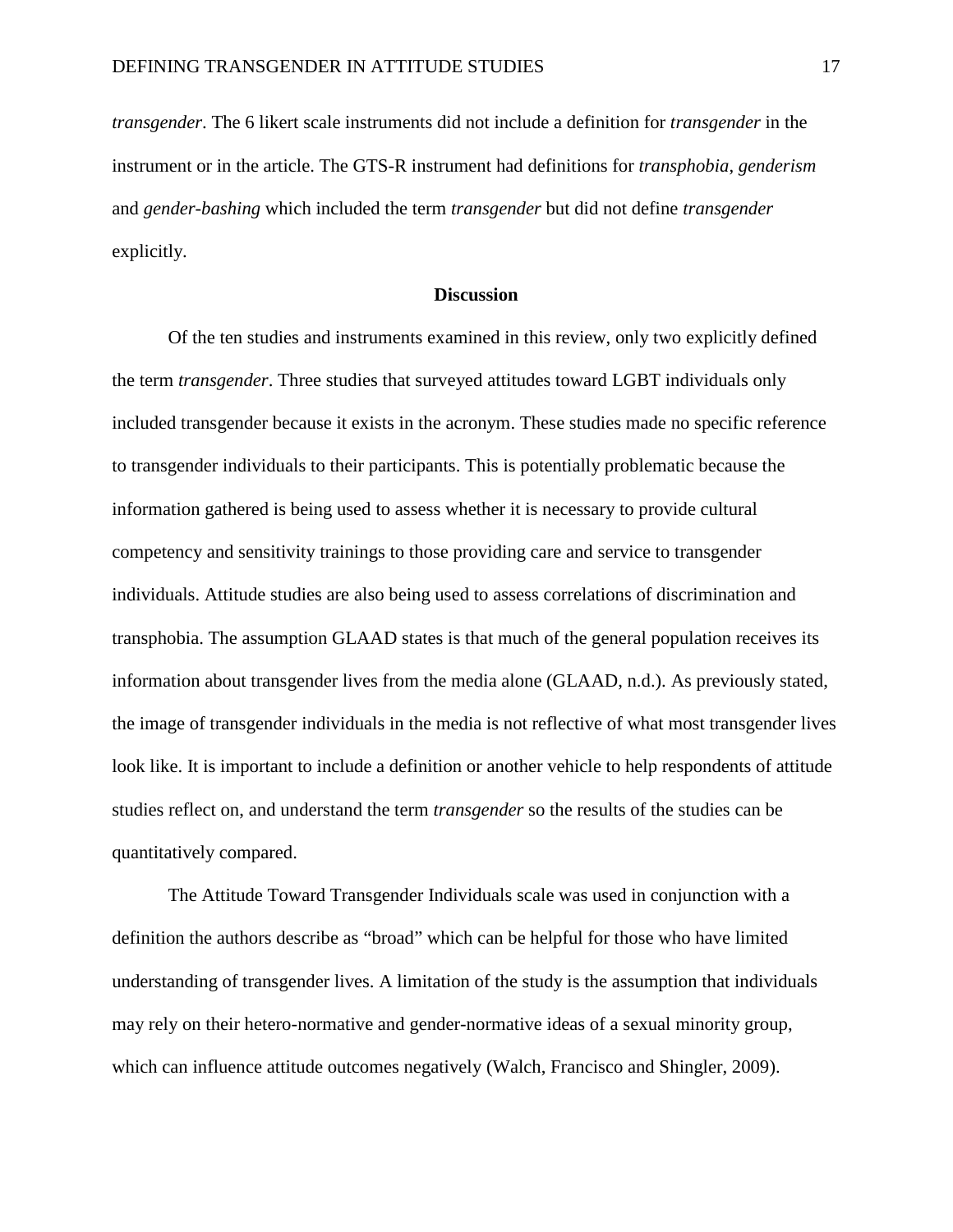The study performed by the Journal of Law Enforcement was the second of two studies that included a definition of transgender as part of their survey instrument. This definition was provided to participants as part of the survey instrument. Of the 62 total respondents, 42% stated they knew nothing or had little knowledge of transgender needs in law enforcement settings.

One study assessing school psychologist attitudes and knowledge toward transgender youth revealed that having prior knowledge and training on transgender issues yielded more positive attitudes for the psychologists. Positive attitudes also yielded a higher willingness to advocate for change and assist transgender youths. There is a general lack of data regarding attitudes towards transgender students. The authors cited this in their study as a limitation and an area for future research (Bowers et al, 2015). It was necessary to broaden the search to attitudes toward LGBT individuals, as there were few studies that assessed attitudes towards transgender individuals only.

The definitions provided to respondents in two of the surveys are long, complex and do not cover all of the subgroups in the term *transgender.* A possible solution that would fulfill a dual purpose is including a transgender status question as part of the demographics survey in attitude studies. As individuals respond, they can begin to think about how they define themselves in terms of gender. The single-item question defines the term *transgender* and serves as a demographics question, which could be incorporated in a number of different research studies. One such transgender status question developed by the Massachusetts Department of Public Health includes a brief definition in the question and supplies additional clarification should an individual require it (Conron, 2012). This is illustrated in Appendix 1.

The findings of this systematic review illuminate the lack of a consistent definition and utilization for the term *transgender*. A lack of sensitivity and cultural competency training on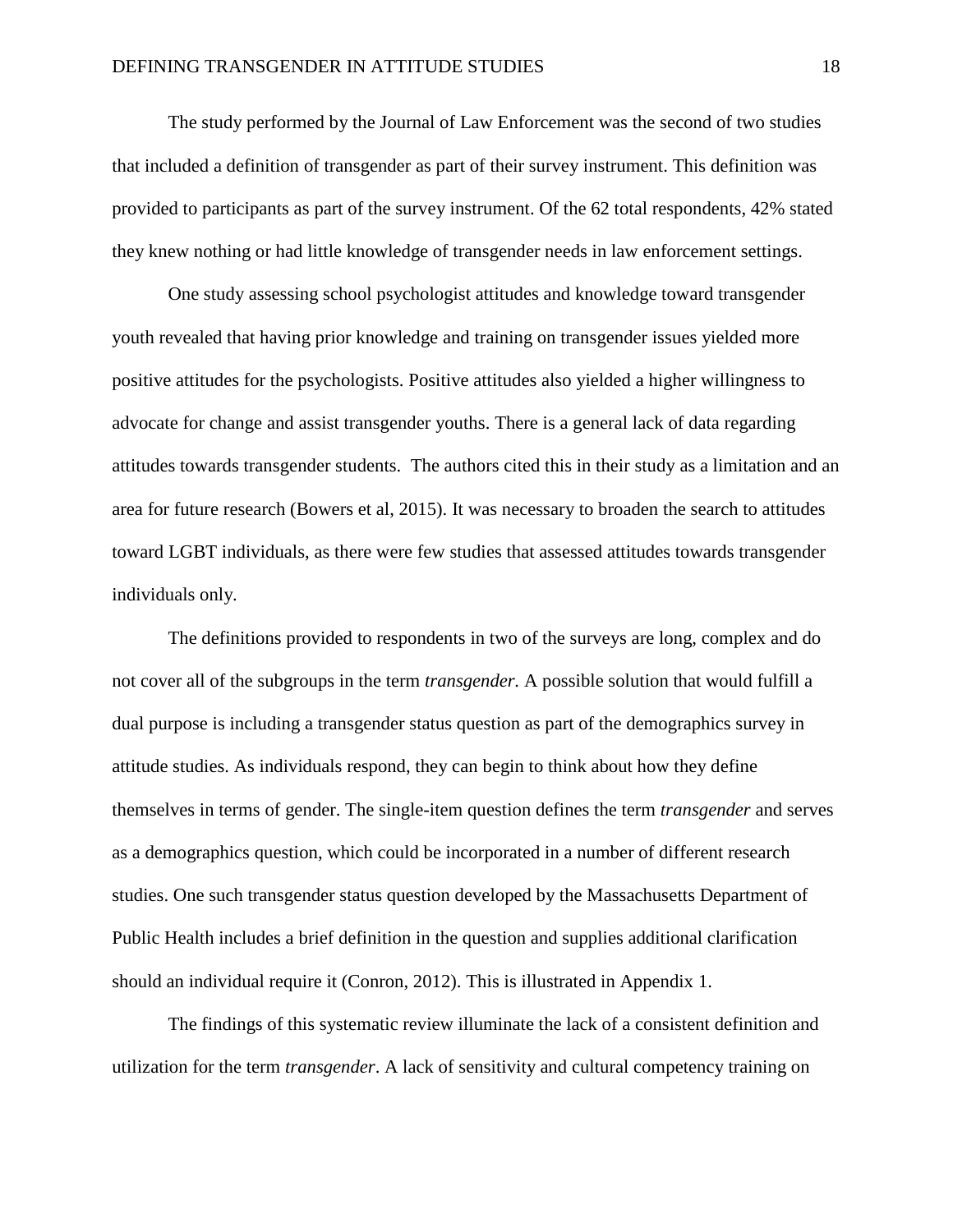transgender individuals was evident across all studies included in this review in various settings. Establishing a need for these trainings begins with attitude studies. A narrow and simplified definition for *transgender* could help heterosexual and cisgender individuals understand the term and provide more valid results of attitudes. A single-item demographics question could serve two purposes in attitude studies and other research. The result of attitude studies has an impact on establishing a need for sensitivity trainings and education on transgender individuals. Knowledge and training yield more positive attitudes, which may have an effect on the care provided to transgender individuals (Kelley et al, 2008). Social constructionism states that the way members of a society think and talk about a construct such as gender or race affects how the people belonging to that construct are treated. Studies have shown congruent results in that the more knowledge and awareness service providers have regarding transgender individuals, the better care they will provide (Kelley et al, 2008).

Using this single-item question could help heterosexual individuals think about how they identify themselves and perhaps think empathetically about how transgender individuals identify. It is feasible to include in attitude studies because the gender of the respondents is recorded anyway. The question is accompanied by additional information if the respondent needs it such as the clarification of the term *transgender* and *gender non-conforming.* The definition of *transgender* in this example is abstract enough that it does not exclude most gender atypical individuals. It also includes an example of what transgender is, rather than only defining it. The clarification on both terms utilizes the word *some* to indicate that not all transgender or gender non-conforming individuals will identify with the statement. This is an important distinction because it acknowledges that not all transgender individuals express their gender in the same way.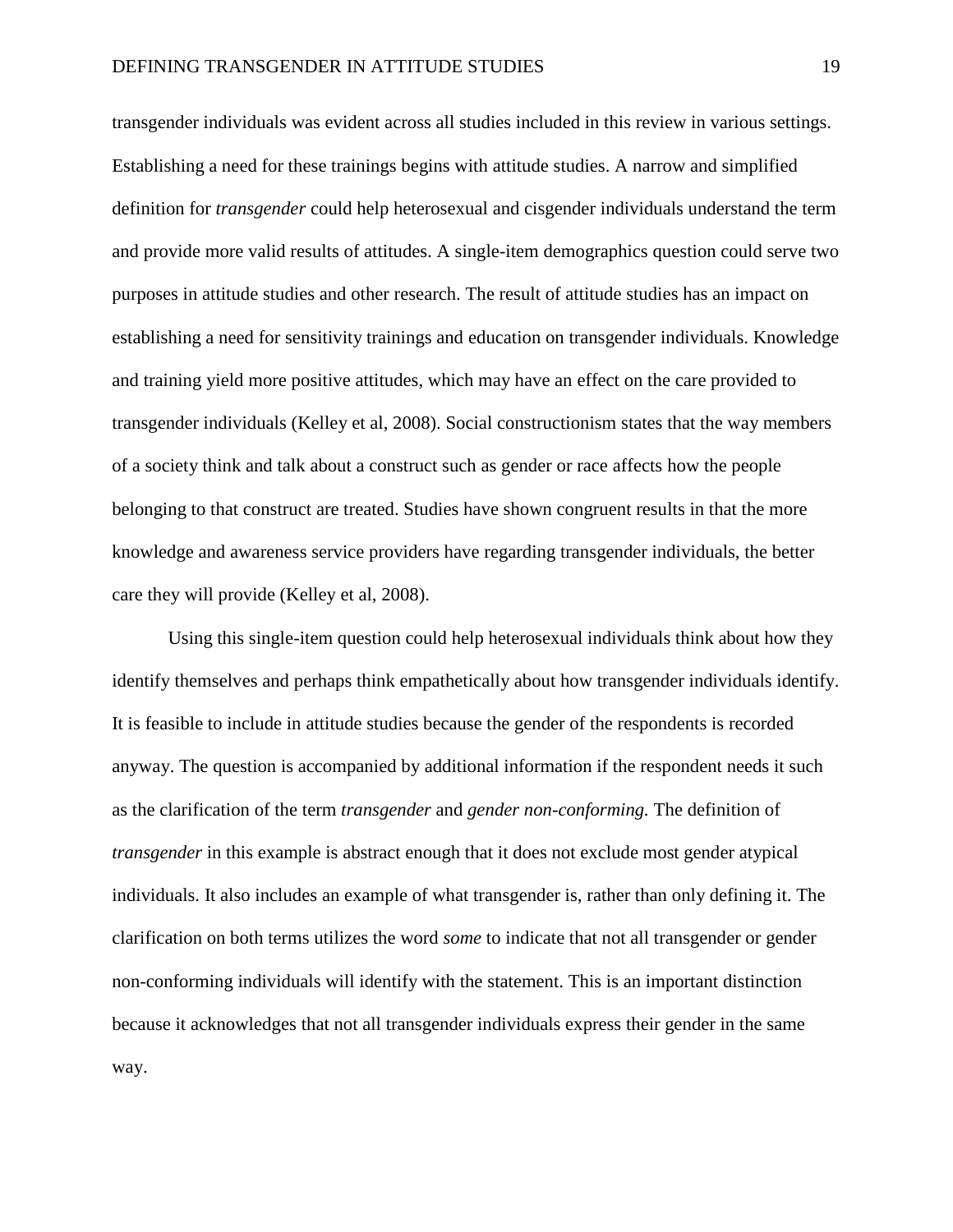The word *transgender* has evolved into an umbrella term that encompasses many subgroups of gender non-conformity. Just because an individual can be described as transgender, does not mean they identify as transgender. The current nature of the term *transgender* may make it less viable to define and use in terms of identification. Separating some of the subgroups out from the term may strengthen it. Genderqueer is one such category that is included in transgender but can also function as a separate identifier. *Gender non-conforming* can serve the purpose the umbrella term transgender is now meeting and reduce some of the complexity of the term. It can be included in transgender but not be its major aspect. Transgender as an identification has gained momentum in the area of social justice and fighting against discrimination. Losing or not using the term could hurt progress.

This review is not without limitations. Author of the studies and instruments were not contacted for clarification. This would have been helpful to discern whether the authors defined the term transgender, but did not document it, and to obtain creation documents of the instruments used in the cases where one was not available. This review assumes if there is no explicit definition present that one was not provided at all. In several studies, some unintentional sampling bias occurred where individuals who participated may have had an interest and more awareness of LGBT and transgender lives. Samples of many of the studies may not be representative of the general population.

Further research should focus on developing a universally agreed upon, clear, and comprehensive definition for understanding the term *transgender,* such as the single-item demographics question. Studies can then provide this to their participants to help them understand the term and to acquire demographic information including transgender individuals rather than only surveying those who are either male or female. Educating the general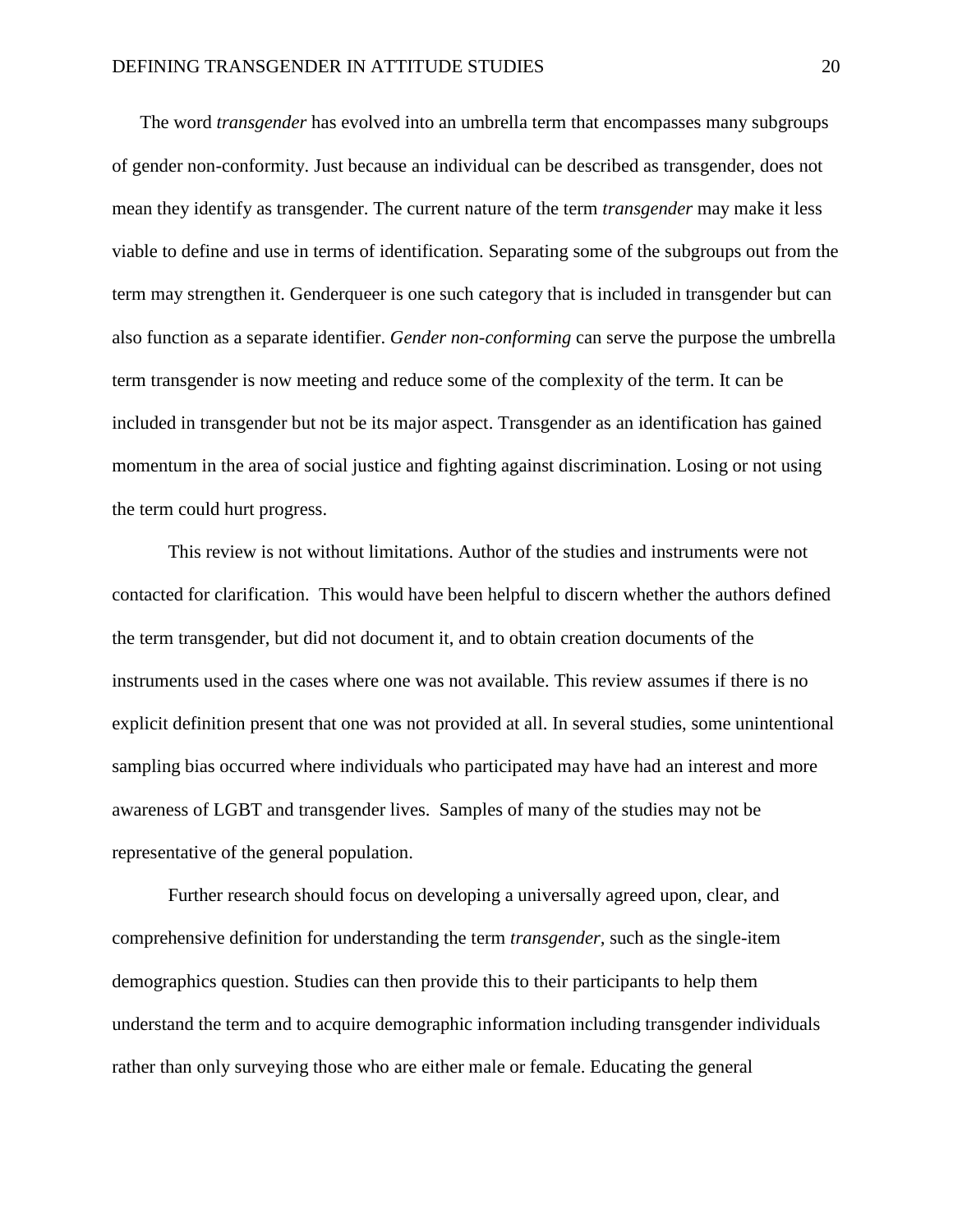population, especially those providing care and services will promote knowledge, awareness and positive attitudes and thus better care and advocacy.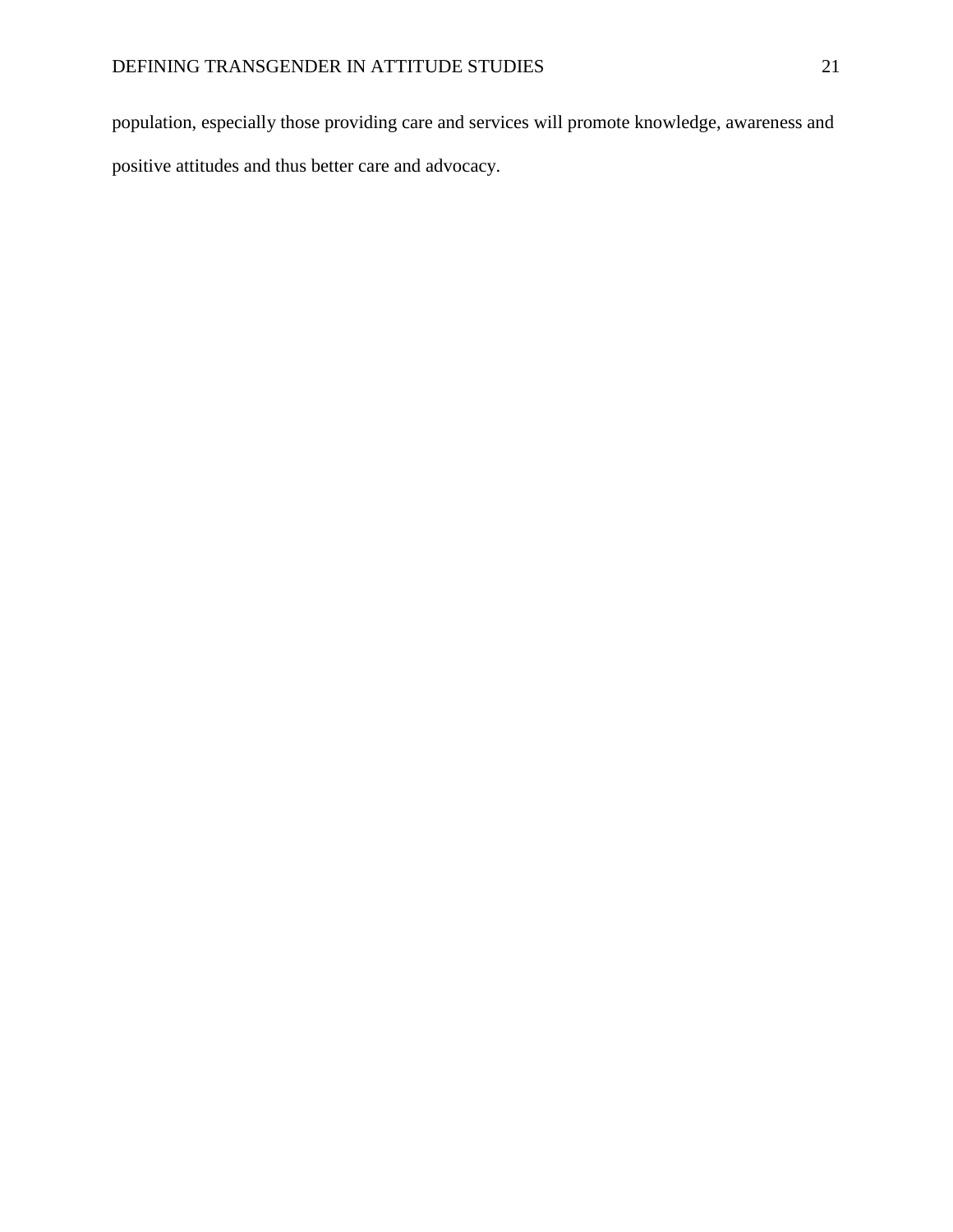#### **References**

- Beemyn, G., and Rankin, S. (2011). *The lives of transgender people*. New York, NY: Columbia University Press
- Berrier, D. (2015). *Accelerating acceptance* 2016 (Rep.). GLAAD.
- Bowers, S., Lewandowski, J., Savage, T. A., & Woitaszewski, S. A. (2015). School psychologists' attitudes toward transgender students. *Journal of LGBT Youth*, 12(1), 1- 18.
- Brewster, M., Velez, B., DeBlaere, C., & Moradi, B. (2011). Transgender individuals' workplace experiences: The applicability of sexual minority measures and models. *Journal of Counseling Psychology,* np.

Burr, V. (2015). *Social constructionism* (3rd ed.). New York, NY: Routledge.

- Carrera-Fernández, M. (2014). Spanish adolescents' attitudes toward transpeople: Proposal and validation of a short form of the genderism and transphobia scale. *Journal of Sex Research*, 51(6), 654-666.
- Chapman, R., Zappia, T., & Shields, L. (2012). An essay about health professionals' attitudes to lesbian, gay, bisexual and transgender parents seeking healthcare for their children. *Scandinavian Journal of Caring Sciences*, 26(2), 333-339.
- Cochran, B., Peavy, K. Michelle, T. & Cauce, A. (2007). Substance abuse treatment providers' explicit and implicit attitudes regarding sexual minorities*. Journal of Homosexuality*, 53(3), 181-207.
- Conron, K., Scott, G., Stowell, G., & Landers, S. (2012). Transgender health in Massachusetts: Results from a household probability sample of adults. *American Journal of Public Health*, *102*(1), 118–122.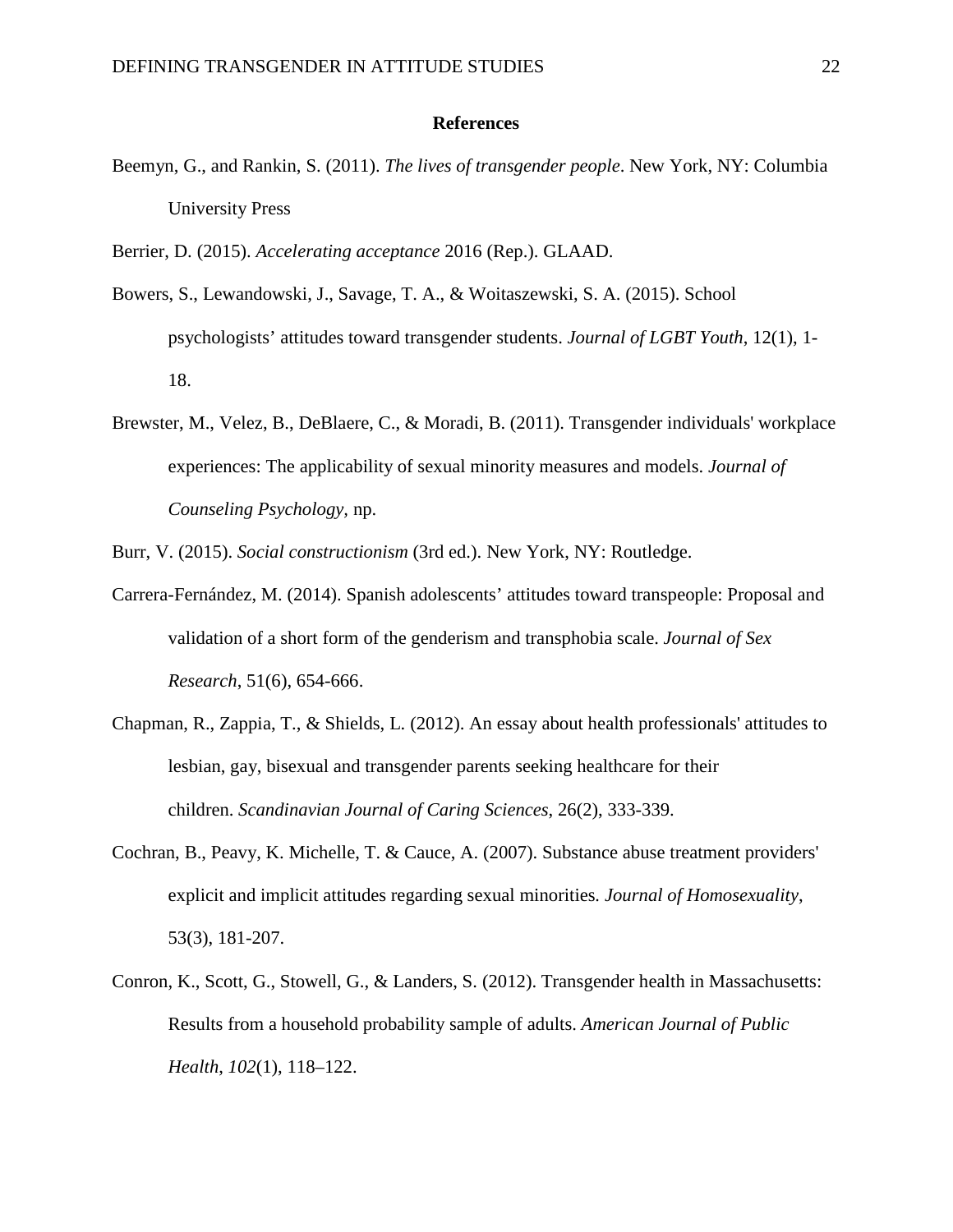- Dietert, M., & Dentice, D. (2009). Gender identity issues and workplace discrimination: The transgender experience. *Journal of Workplace Rights,* 14(1), 121-140.
- Galupo, M., Henise, S., & Davis, K. (2014). Transgender microaggressions in the context of friendship: Patterns of experience across friends' sexual orientation and gender identity. *Psychology of Sexual Orientation And Gender Diversity*, 1(4), 461-470.
- Gates, G. (2011). *How many people are lesbian, gay, bisexual, and transgender?* (Rep.). Retrieved April, 2016, from The Williams Institute website: http://williamsinstitute.law.ucla.edu/wp-content/uploads/Gates-How-Many-People-LGBT-Apr-2011.pdf
- GLAAD Media Reference Guide *Transgender issues.* (n.d.). Retrieved September 23, 2014.
- GLAAD Media Reference Guide *In focus: Covering the transgender community*. (2014). Retrieved April 03, 2016, from http://www.glaad.org/reference/covering-transcommunity
- Grant, J., Mottet, L., Tanis, J., Harrison, J., Herman, J., & Keisling, M. (2011*). Injustice at every turn: A report of the national transgender discrimination survey.* Washington: National Center for Transgender Equality and National Gay and Lesbian Task Force.
- Heath, R. (2006). *The praeger handbook of transsexuality: Changing gender to match mindset.*  Westport, CT: Praeger.
- Higgins J., Lasserson T., Chandler J., Tovey D., & Churchill R. (2012). Standards for the conduct of new Cochrane Intervention Reviews 2012 V2.3. Methodological Expectations of Cochrane Intervention Reviews: Standards for the conduct and reporting of new Cochrane Intervention Reviews 2012. Version 2. 2013: Cochrane, London.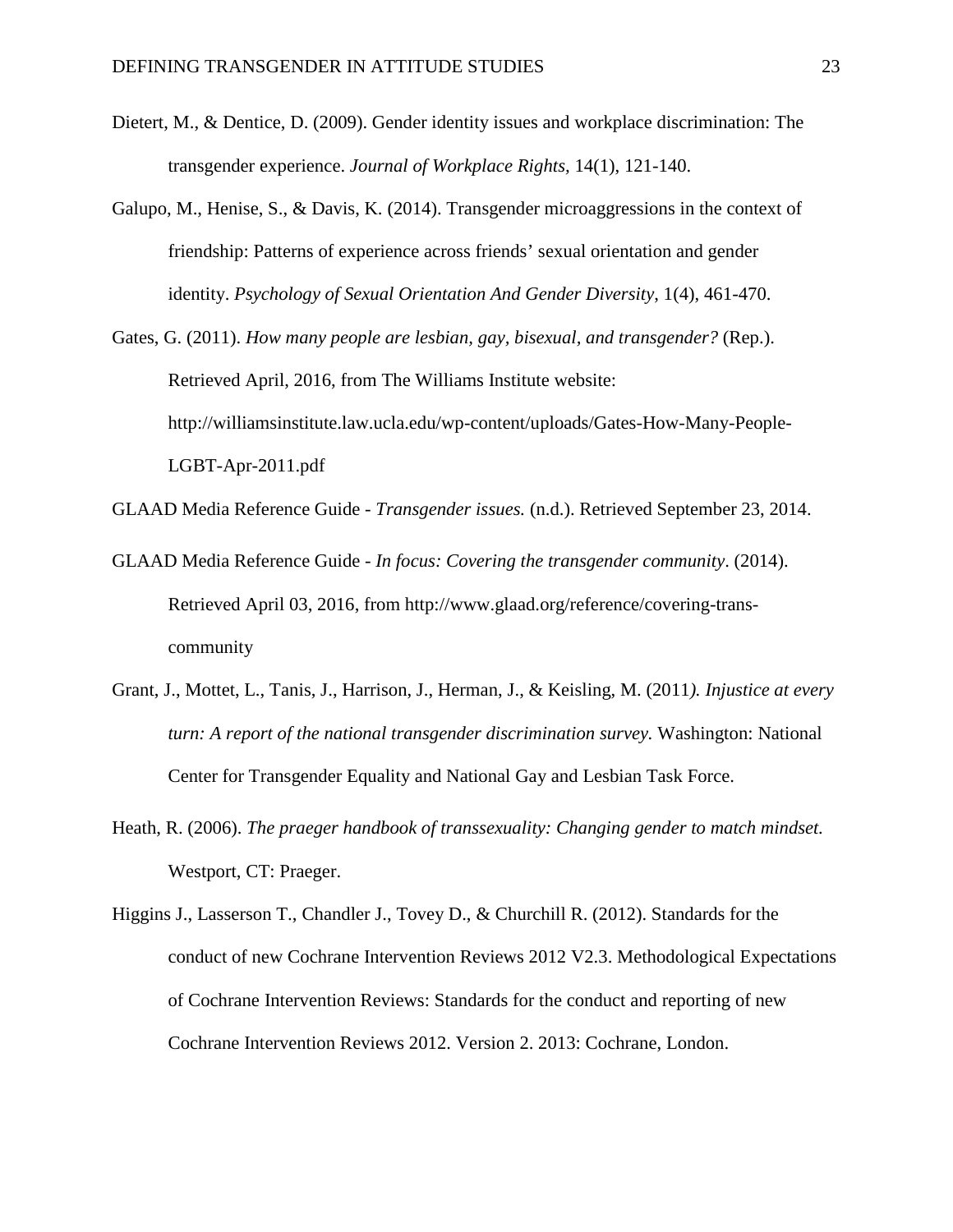- Johnson, L., & Federman, E. (2014). Training, experience, and attitudes of VA psychologists regarding LGBT issues: Relation to practice and competence. *Psychology of Sexual Orientation and Gender Diversity*, 1(1), 10-18.
- Jones, K., Brewster, M., & Jones, J. (2014). The creation and validation of the LGBT ally identity measure. *Psychology of Sexual Orientation and Gender Diversity*, 1(2), 181-195.
- Kelley, L., Chou, C., Dibble, S., & Robertson, P. (2008). A critical intervention in lesbian, gay, bisexual, and transgender health: Knowledge and attitude outcomes among second-year medical students. *Teaching & Learning in Medicine,* 20(3), 248-253.
- Liddle, B., Luzzo, D., Anthony, H., Anita L., & Schuck, K. (2004). Construction and validation of the lesbian, gay, bisexual, and transgendered climate inventory. *Journal of Career Assessment*, 12(1), 33-50.
- Nagoshi, J., Adams, K., Terrell, H., Hill, E., Brzuzy, S., & Nagoshi, C. (2008). Gender differences in correlates of homophobia and transphobia. *Sex Roles*, Vol 59(7-8), 521- 531.
- Norton, A., & Herek, G. (2013). Heterosexuals' attitudes toward transgender people: Findings from a national probability sample of U.S. adults. *Sex Roles*, 68(11/12), 738-753
- Reisner S., Lloyd J., Baral S. (2013). *Technical Report: The global health needs of transgender populations.* USAID's AIDS Support and Technical Assistance Resources, AIDSTAR-Two, Task Order 2, Arlington, VA
- Schneider, W. (2010). Where do we belong? Addressing the needs of transgender students in higher education. *Vermont Connection*, 3196-106.

Stryker, S. (2008). *Transgender history*. Berkeley, CA: Seal Press.

Stryker, S., & Whittle, S. (2006). *The transgender studies reader*. New York: Routledge.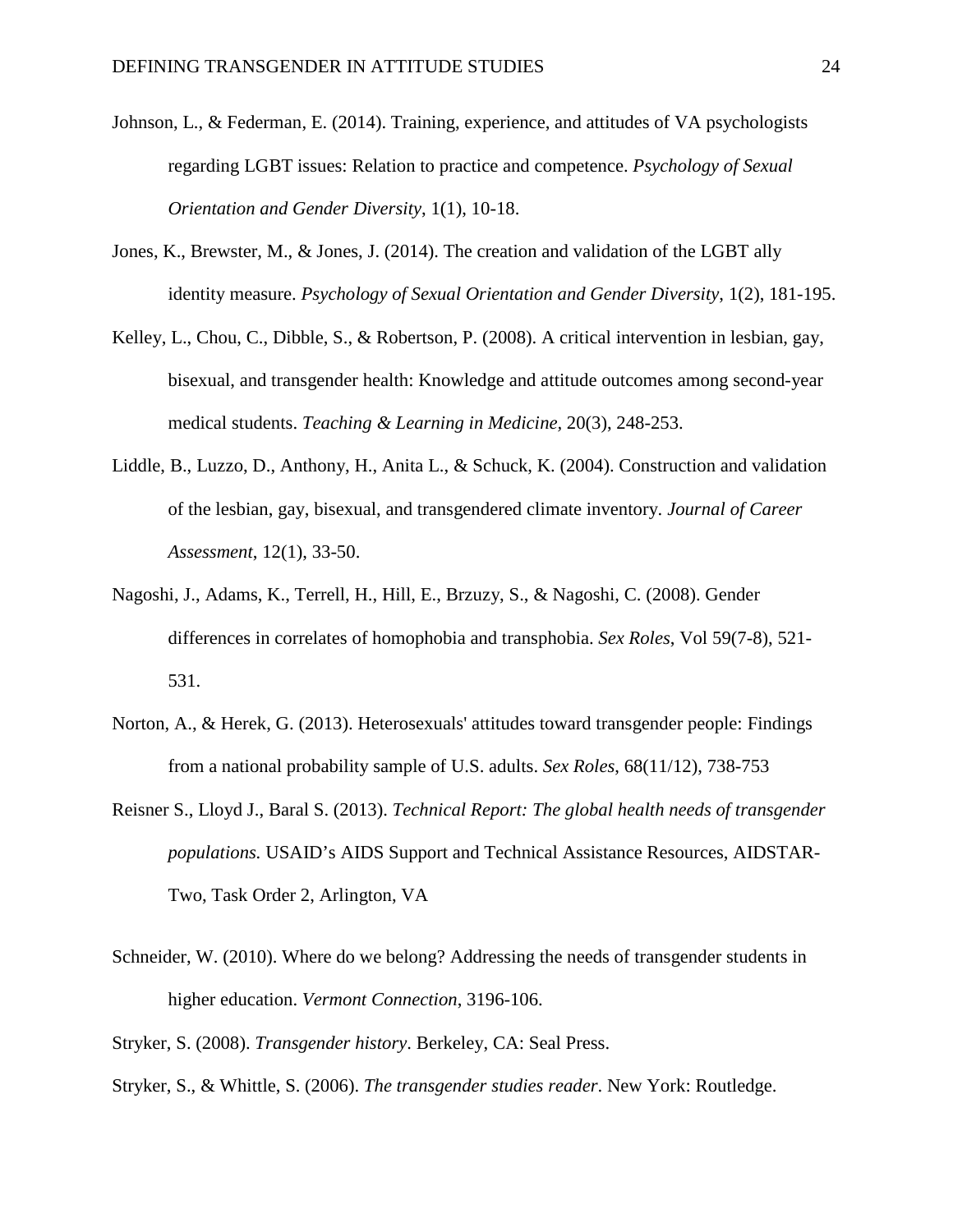- Tebbe, E., Moradi, B., & Ege, E. (2014). Revised and abbreviated forms of the Genderism and Transphobia Scale: Tools for assessing anti-trans\* prejudice. *Journal of Counseling Psychology*, Vol 61(4), 581-592.
- Uman, L. (2011). Systematic reviews and meta-analyses. *Journal of the Canadian Academy of Child and Adolescent Psychiatry*, *20*(1), 57–59.
- Walch, S., Ngamake, S., Francisco, J., Stitt, R., & Shingler, K. (2012). The Attitudes toward transgendered individuals scale: Psychometric properties. *Archives Of Sexual Behavior*, 41(5), 1283
- Woodford, M., Silverschanz, P., Swank, E., Scherrer, K., & Raiz, L. (2012). Predictors of heterosexual college students' attitudes toward LGBT people. *Journal of LGBT Youth*, 9(4), 297-320.
- Woodford, M., Brennan, D., Gutiérrez, L., & Luke, K. (2013). U.S. graduate social work faculty's attitudes toward lesbian, gay, bisexual, and transgender people. *Journal Of Social Service Research*, 39(1), 50-62.